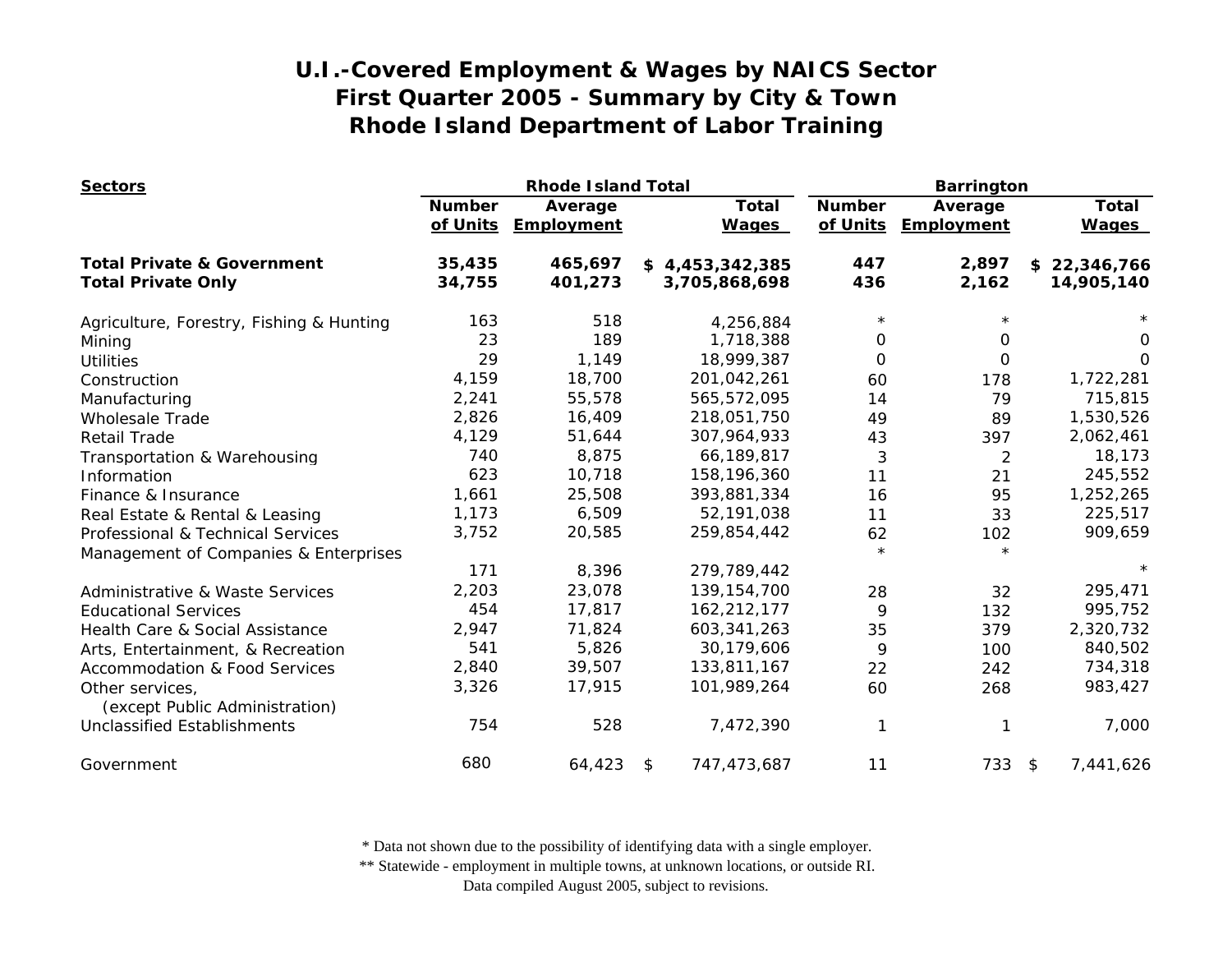| <b>Sectors</b>                                    |                           | <b>Bristol</b>        |                              |                           | <b>Burrillville</b>   |                              |  |  |
|---------------------------------------------------|---------------------------|-----------------------|------------------------------|---------------------------|-----------------------|------------------------------|--|--|
|                                                   | <b>Number</b><br>of Units | Average<br>Employment | <b>Total</b><br><b>Wages</b> | <b>Number</b><br>of Units | Average<br>Employment | <b>Total</b><br><b>Wages</b> |  |  |
| <b>Total Private &amp; Government</b>             | 581                       | 7,307                 | \$54,230,547                 | 309                       | 2,856                 | \$21,880,928                 |  |  |
| <b>Total Private Only</b>                         | 566                       | 6,149                 | 43,697,569                   | 294                       | 2,202                 | 15,660,520                   |  |  |
| Agriculture, Forestry, Fishing & Hunting          | $^\star$                  |                       |                              | $^\star$                  |                       |                              |  |  |
| Mining                                            | 0                         | O                     | 0                            | 0                         | 0                     | 0                            |  |  |
| <b>Utilities</b>                                  | $\Omega$                  | O                     | $\Omega$                     | $\star$                   |                       |                              |  |  |
| Construction                                      | 92                        | 401                   | 3,280,970                    | 71                        | 203                   | 1,677,573                    |  |  |
| Manufacturing                                     | 68                        | 1,240                 | 11,088,481                   | 15                        | 439                   | 4,378,844                    |  |  |
| <b>Wholesale Trade</b>                            | 38                        | 139                   | 2,046,824                    | 25                        | 51                    | 596,203                      |  |  |
| <b>Retail Trade</b>                               | 70                        | 794                   | 4,347,455                    | 18                        | 157                   | 646,162                      |  |  |
| Transportation & Warehousing                      | 7                         | 45                    | 322,793                      | 4                         | 14                    | 151,199                      |  |  |
| Information                                       | $\star$                   | $\star$               |                              | 6                         | 21                    | 128,374                      |  |  |
| Finance & Insurance                               | 21                        | 141                   | 1,306,600                    | 6                         | 25                    | 177,777                      |  |  |
| Real Estate & Rental & Leasing                    | 16                        | 56                    | 311,924                      | 9                         | 19                    | 113,603                      |  |  |
| Professional & Technical Services                 | 41                        | 82                    | 663,112                      | 20                        | 56                    | 573,813                      |  |  |
| Management of Companies & Enterprises             |                           |                       |                              |                           |                       |                              |  |  |
|                                                   | $\star$                   | $\star$               | $\star$                      | $\star$                   | $\star$               |                              |  |  |
| <b>Administrative &amp; Waste Services</b>        | 38                        | 123                   | 910,289                      | 14                        | 68                    | 485,539                      |  |  |
| <b>Educational Services</b>                       | 9                         | 1,197                 | 10,314,053                   | 4                         | 32                    | 119,869                      |  |  |
| Health Care & Social Assistance                   | 40                        | 861                   | 4,937,936                    | 19                        | 489                   | 2,570,616                    |  |  |
| Arts, Entertainment, & Recreation                 | 10                        | 51                    | 152,004                      | 8                         | 21                    | 75,237                       |  |  |
| <b>Accommodation &amp; Food Services</b>          | 47                        | 677                   | 1,977,090                    | 30                        | 407                   | 1,285,589                    |  |  |
| Other services,<br>(except Public Administration) | 65                        | 254                   | 1,206,629                    | 40                        | 135                   | 651,424                      |  |  |
| <b>Unclassified Establishments</b>                | $\Omega$                  | 0                     | 0                            | 0                         | $\mathbf 0$           | $\Omega$                     |  |  |
| Government                                        | 15                        | 1,158                 | 10,532,978<br>\$             | 15                        | 655 \$                | 6,220,408                    |  |  |

\* Data not shown due to the possibility of identifying data with a single employer.

\*\* Statewide - employment in multiple towns, at unknown locations, or outside RI.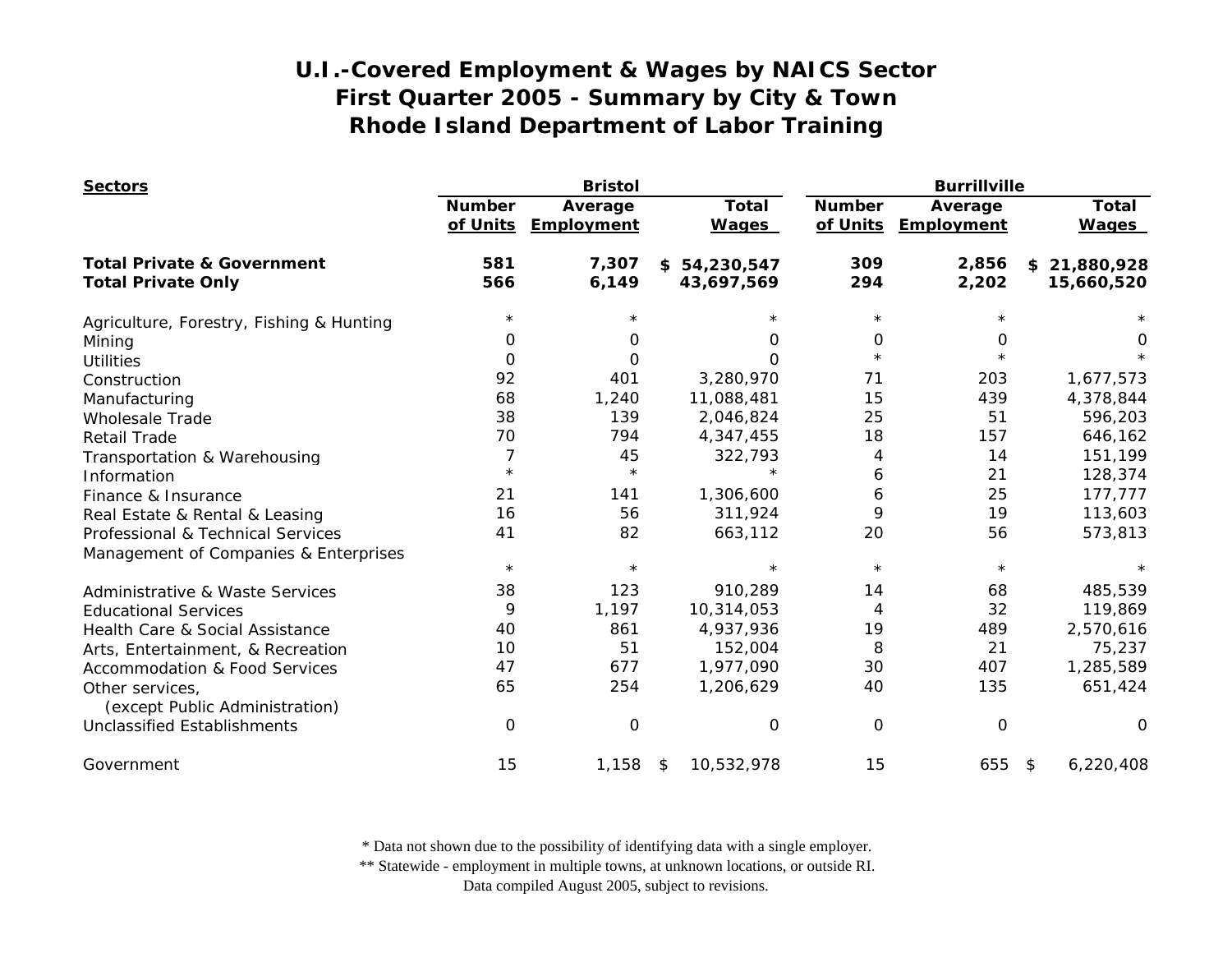| <b>Sectors</b>                                    |                           | <b>Central Falls</b>         |                              |                           | Charlestown           |                              |  |
|---------------------------------------------------|---------------------------|------------------------------|------------------------------|---------------------------|-----------------------|------------------------------|--|
|                                                   | <b>Number</b><br>of Units | Average<br><b>Employment</b> | <b>Total</b><br><b>Wages</b> | <b>Number</b><br>of Units | Average<br>Employment | <b>Total</b><br><b>Wages</b> |  |
| <b>Total Private &amp; Government</b>             | 266                       | 3,290                        | \$24,022,769                 | 252                       | 1,545                 | \$12,063,149                 |  |
| <b>Total Private Only</b>                         | 255                       | 2,404                        | 15,326,682                   | 239                       | 1,365                 | 10,317,689                   |  |
| Agriculture, Forestry, Fishing & Hunting          | 0                         | 0                            | 0                            | $^\star$                  |                       |                              |  |
| Mining                                            | 0                         | 0                            | O                            |                           |                       |                              |  |
| <b>Utilities</b>                                  | $\Omega$                  | 0                            | Ω                            | $\Omega$                  | $\Omega$              |                              |  |
| Construction                                      | 29                        | 125                          | 1,023,706                    | 60                        | 177                   | 1,395,733                    |  |
| Manufacturing                                     | 39                        | 788                          | 6,043,461                    | 7                         | 413                   | 3,869,084                    |  |
| <b>Wholesale Trade</b>                            | 10                        | 153                          | 1,153,857                    | 9                         | 35                    | 614,739                      |  |
| <b>Retail Trade</b>                               | 36                        | 216                          | 1,208,719                    | 24                        | 151                   | 862,349                      |  |
| Transportation & Warehousing                      |                           | 88                           | 274,570                      |                           | 136                   | 546,768                      |  |
| Information                                       | $\Omega$                  | $\Omega$                     | ∩                            | 4                         | 16                    | 62,272                       |  |
| Finance & Insurance                               | 13                        | 120                          | 960,320                      | 4                         | 28                    | 419,503                      |  |
| Real Estate & Rental & Leasing                    | 10                        | 59                           | 320,247                      | 14                        | 18                    | 192,340                      |  |
| Professional & Technical Services                 | $\overline{7}$            | 20                           | 101,135                      | 27                        | 41                    | 410,520                      |  |
| Management of Companies & Enterprises             |                           |                              |                              |                           |                       |                              |  |
|                                                   | 0                         | 0                            | O                            | $\Omega$                  | 0                     |                              |  |
| <b>Administrative &amp; Waste Services</b>        | 14                        | 262                          | 1,525,359                    | 21                        | 39                    | 245,419                      |  |
| <b>Educational Services</b>                       | $\star$                   | $\star$                      |                              | 0                         | 0                     | 0                            |  |
| Health Care & Social Assistance                   | 18                        | 216                          | 1,244,425                    | 17                        | 164                   | 1,166,221                    |  |
| Arts, Entertainment, & Recreation                 | $\star$                   | $\star$                      |                              | 5                         | 6                     | 14,207                       |  |
| <b>Accommodation &amp; Food Services</b>          | 39                        | 216                          | 649,744                      | 21                        | 109                   | 359,250                      |  |
| Other services,<br>(except Public Administration) | 30                        | 125                          | 660,657                      | 16                        | 28                    | 127,155                      |  |
| <b>Unclassified Establishments</b>                |                           | 0                            | 0                            | 1                         | $\mathbf 0$           | 2,500                        |  |
| Government                                        | 11                        | 886                          | 8,696,087<br>\$              | 13                        | $180*$                | 1,745,460                    |  |

\* Data not shown due to the possibility of identifying data with a single employer.

\*\* Statewide - employment in multiple towns, at unknown locations, or outside RI.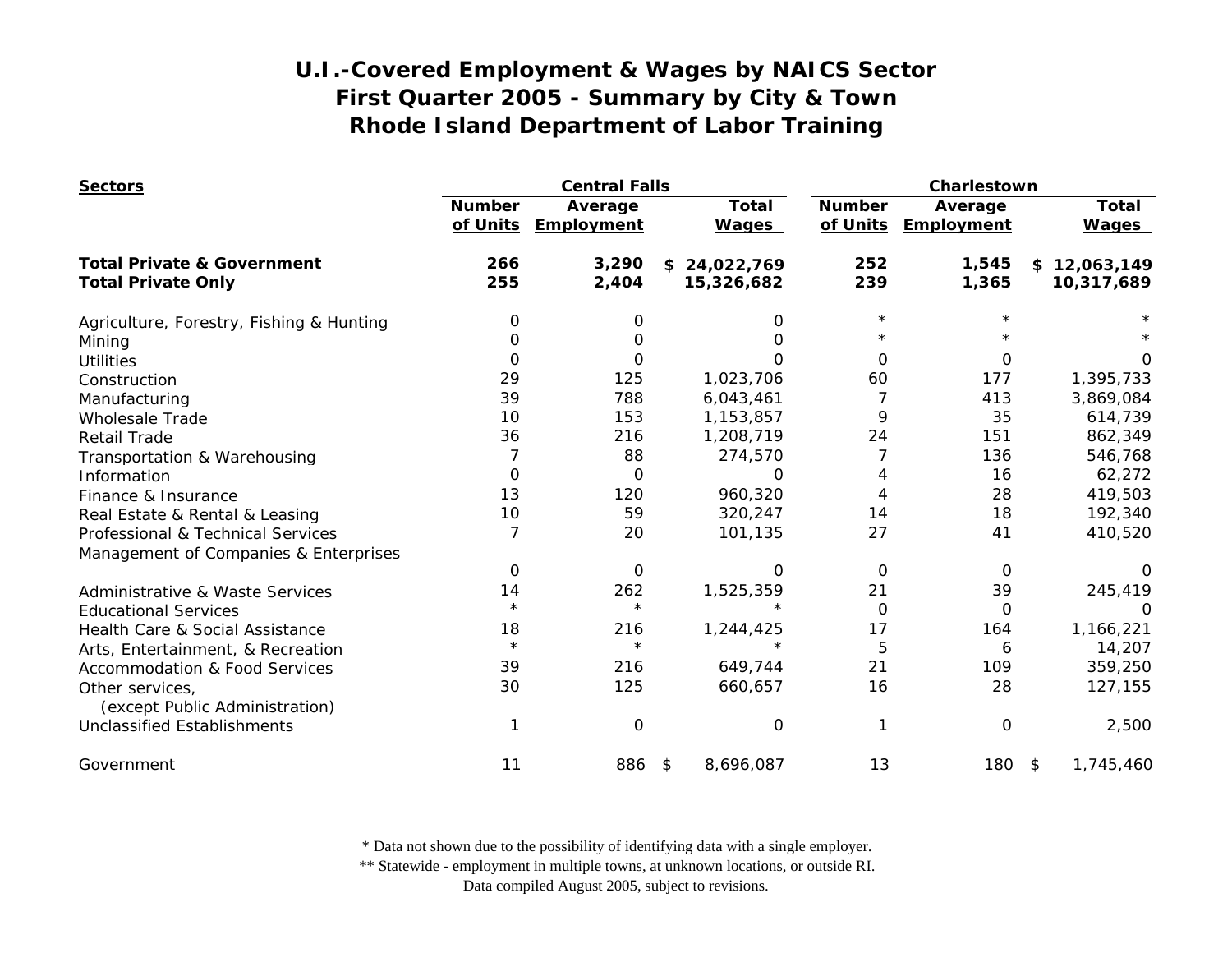| <b>Sectors</b>                             |                | Coventry   |                  |               | Cranston   |               |
|--------------------------------------------|----------------|------------|------------------|---------------|------------|---------------|
|                                            | <b>Number</b>  | Average    | <b>Total</b>     | <b>Number</b> | Average    | <b>Total</b>  |
|                                            | of Units       | Employment | <b>Wages</b>     | of Units      | Employment | <b>Wages</b>  |
| <b>Total Private &amp; Government</b>      | 731            | 7,452      | \$54,135,614     | 2,522         | 36,215     | \$323,405,969 |
| <b>Total Private Only</b>                  | 711            | 6,084      | 41,425,756       | 2,502         | 29,026     | 237,071,986   |
| Agriculture, Forestry, Fishing & Hunting   | $^\star$       |            |                  | 7             | 9          | 27,299        |
| Mining                                     | 0              | 0          | 0                | $\star$       |            |               |
| <b>Utilities</b>                           | $\Omega$       | O          | $\Omega$         | $\Omega$      | $\Omega$   | $\Omega$      |
| Construction                               | 159            | 598        | 5,035,404        | 296           | 1,547      | 16,383,931    |
| Manufacturing                              | 48             | 811        | 10,456,822       | 208           | 4,735      | 48,642,505    |
| <b>Wholesale Trade</b>                     | 53             | 240        | 2,353,299        | 194           | 1,721      | 22,855,863    |
| <b>Retail Trade</b>                        | 88             | 1,331      | 7,373,147        | 312           | 4,468      | 25,342,661    |
| Transportation & Warehousing               | 20             | 197        | 1,198,719        | 57            | 669        | 6,196,498     |
| Information                                | 4              | 18         | 139,618          | 30            | 1,500      | 21,936,250    |
| Finance & Insurance                        | 24             | 128        | 997,119          | 149           | 1,423      | 16,794,711    |
| Real Estate & Rental & Leasing             | 20             | 75         | 539,197          | 84            | 534        | 4,430,055     |
| Professional & Technical Services          | 62             | 182        | 1,499,913        | 244           | 1,271      | 13,857,794    |
| Management of Companies & Enterprises      |                |            |                  |               |            |               |
|                                            | 4              | 59         | 605,340          | 16            | 348        | 4,105,762     |
| <b>Administrative &amp; Waste Services</b> | 47             | 126        | 932,096          | 175           | 2,428      | 12,344,463    |
| <b>Educational Services</b>                | $\overline{7}$ | 100        | 457,744          | 34            | 470        | 2,465,842     |
| Health Care & Social Assistance            | 37             | 862        | 5,328,121        | 254           | 3,482      | 23,329,022    |
| Arts, Entertainment, & Recreation          | $\overline{7}$ | 45         | 94,352           | 22            | 206        | 822,490       |
| <b>Accommodation &amp; Food Services</b>   | 60             | 1,020      | 2,723,396        | 167           | 2,662      | 8,659,703     |
| Other services,                            | 68             | 287        | 1,666,797        | 246           | 1,547      | 8,825,822     |
| (except Public Administration)             |                |            |                  |               |            |               |
| Unclassified Establishments                | $\star$        | $\star$    | $\star$          | $\star$       |            | $^\star$      |
| Government                                 | 20             | 1,367      | 12,709,858<br>\$ | 20            | 7,190 \$   | 86,333,983    |

\* Data not shown due to the possibility of identifying data with a single employer.

\*\* Statewide - employment in multiple towns, at unknown locations, or outside RI.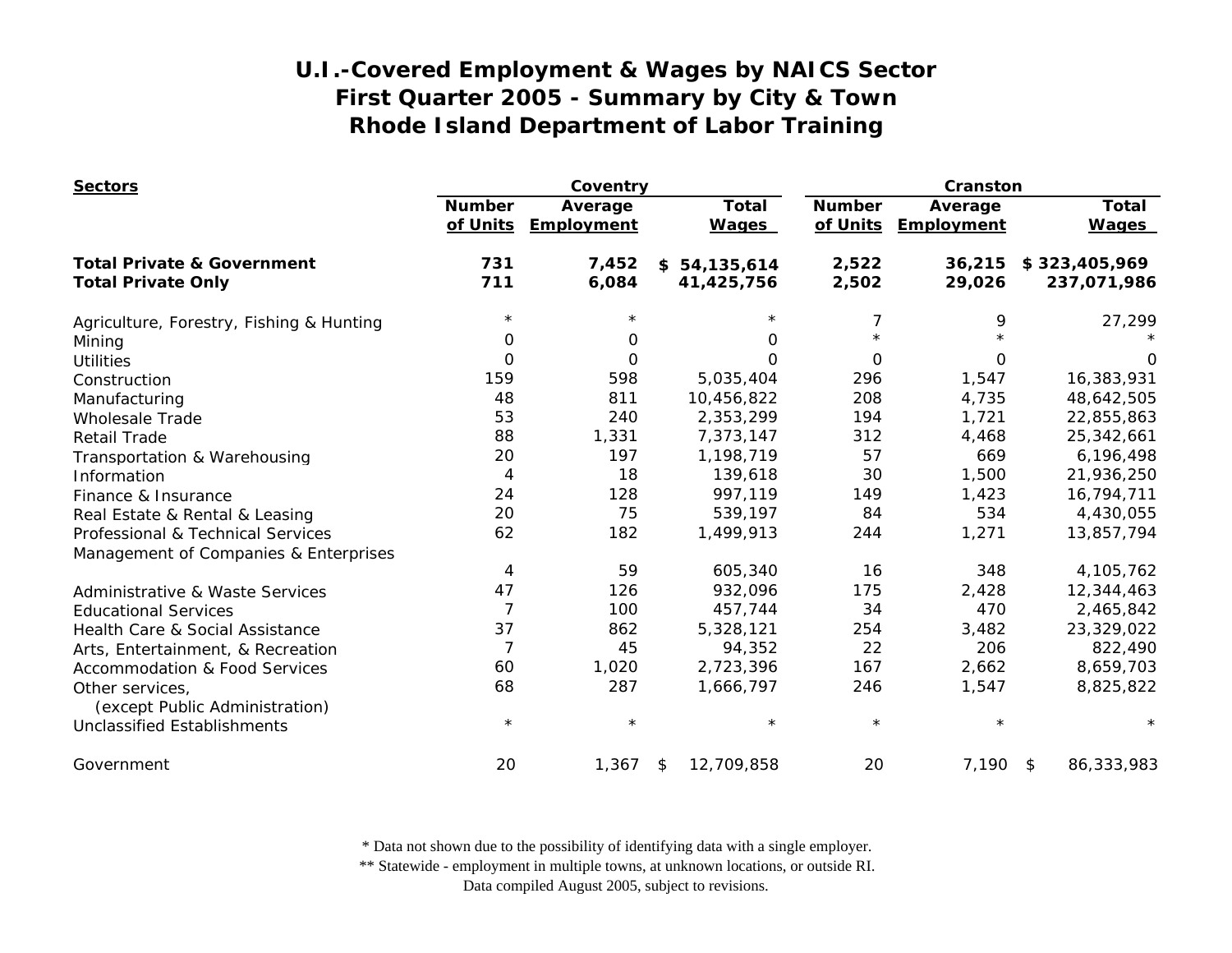| <b>Sectors</b>                             |                           | Cumberland            |                              |                           | <b>East Greenwich</b> |                              |  |
|--------------------------------------------|---------------------------|-----------------------|------------------------------|---------------------------|-----------------------|------------------------------|--|
|                                            | <b>Number</b><br>of Units | Average<br>Employment | <b>Total</b><br><b>Wages</b> | <b>Number</b><br>of Units | Average<br>Employment | <b>Total</b><br><b>Wages</b> |  |
| <b>Total Private &amp; Government</b>      | 841                       | 9,084                 | \$72,737,376                 | 719                       | 7,211                 | \$66,437,055                 |  |
| <b>Total Private Only</b>                  | 824                       | 7,585                 | 60,940,642                   | 705                       | 6,498                 | 59,350,629                   |  |
| Agriculture, Forestry, Fishing & Hunting   | 0                         | 0                     | 0                            | $\star$                   |                       |                              |  |
| Mining                                     | $\star$                   |                       | $\star$                      | 0                         | 0                     | 0                            |  |
| <b>Utilities</b>                           | $^\star$                  | $\star$               | $\star$                      | $\Omega$                  | $\Omega$              | $\Omega$                     |  |
| Construction                               | 140                       | 772                   | 9,000,201                    | 51                        | 271                   | 2,793,293                    |  |
| Manufacturing                              | 45                        | 1,667                 | 13,240,471                   | 25                        | 1,213                 | 14,219,512                   |  |
| <b>Wholesale Trade</b>                     | 83                        | 437                   | 5,628,061                    | 82                        | 415                   | 7,920,643                    |  |
| <b>Retail Trade</b>                        | 83                        | 999                   | 5,132,854                    | 75                        | 742                   | 5,438,985                    |  |
| Transportation & Warehousing               | 19                        | 408                   | 3,609,775                    | 10                        | 107                   | 724,005                      |  |
| Information                                | 16                        | 70                    | 573,349                      | 20                        | 34                    | 542,133                      |  |
| Finance & Insurance                        | 34                        | 232                   | 4,365,144                    | 52                        | 493                   | 6,556,985                    |  |
| Real Estate & Rental & Leasing             | 35                        | 115                   | 853,209                      | 31                        | 98                    | 651,624                      |  |
| Professional & Technical Services          | 80                        | 245                   | 2,745,201                    | 94                        | 417                   | 6,429,104                    |  |
| Management of Companies & Enterprises      | $\star$                   | $\star$               | $\star$                      | $\star$                   | $\star$               |                              |  |
| <b>Administrative &amp; Waste Services</b> | 48                        | 150                   | 943,491                      | 35                        | 81                    | 588,854                      |  |
| <b>Educational Services</b>                | 8                         | 78                    | 444,203                      | 18                        | 201                   | 1,156,386                    |  |
| Health Care & Social Assistance            | 69                        | 1,069                 | 7,434,703                    | 78                        | 1,149                 | 7,497,660                    |  |
| Arts, Entertainment, & Recreation          | 12                        | 76                    | 332,037                      | 15                        | 89                    | 464,039                      |  |
| <b>Accommodation &amp; Food Services</b>   | 54                        | 600                   | 1,544,895                    | 53                        | 919                   | 3,009,078                    |  |
| Other services,                            | 91                        | 481                   | 2,956,425                    | 63                        | 247                   | 1,135,727                    |  |
| (except Public Administration)             |                           |                       |                              |                           |                       |                              |  |
| <b>Unclassified Establishments</b>         | 3                         | 3                     | 30,906                       | $\Omega$                  | $\mathbf 0$           | $\Omega$                     |  |
| Government                                 | 17                        | 1,497                 | 11,796,734<br>\$             | 14                        | $715$ \$              | 7,086,426                    |  |

\* Data not shown due to the possibility of identifying data with a single employer.

\*\* Statewide - employment in multiple towns, at unknown locations, or outside RI.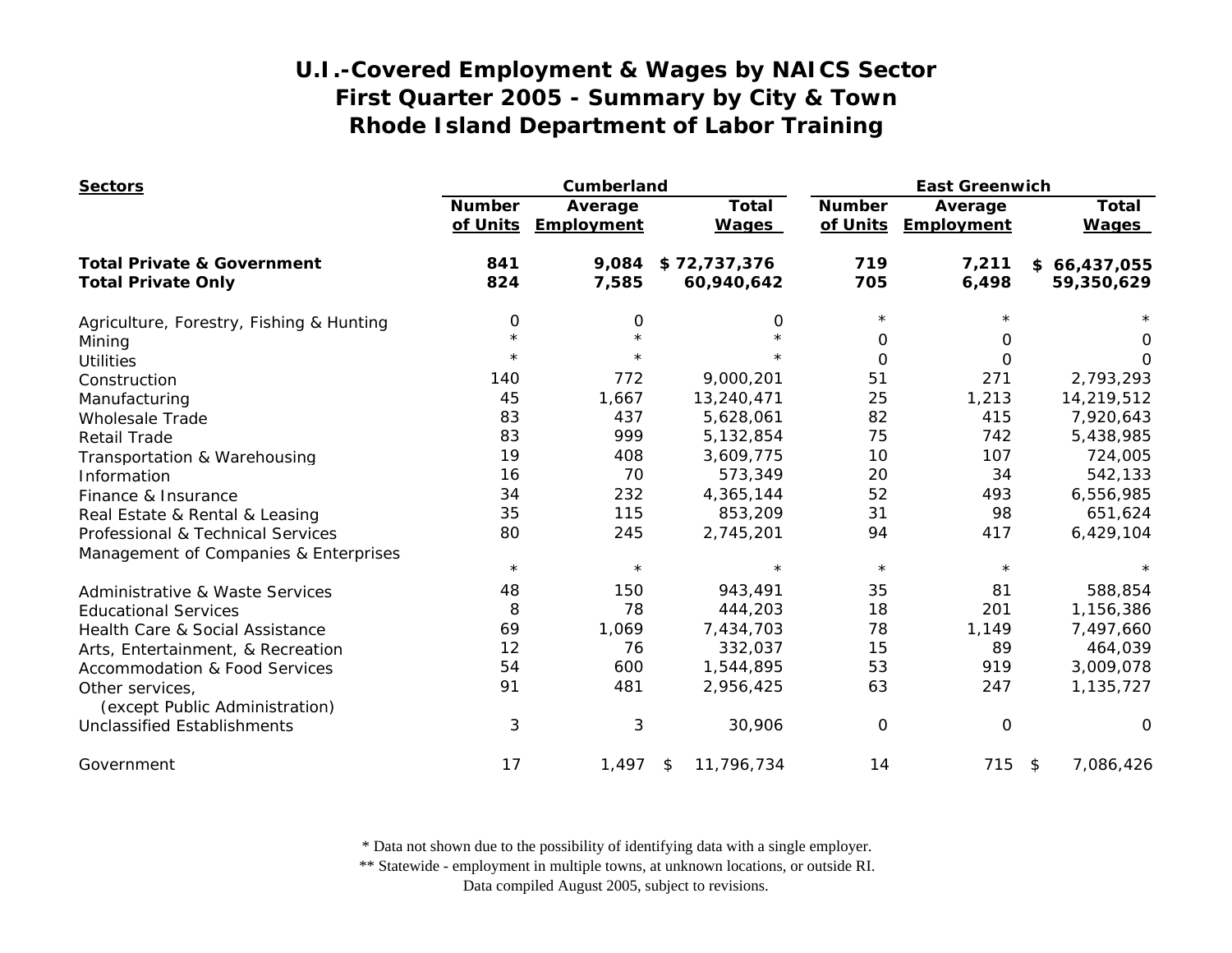| <b>Sectors</b>                                    |                           | <b>East Providence</b> |                              | <b>Exeter</b>             |                       |                              |
|---------------------------------------------------|---------------------------|------------------------|------------------------------|---------------------------|-----------------------|------------------------------|
|                                                   | <b>Number</b><br>of Units | Average<br>Employment  | <b>Total</b><br><b>Wages</b> | <b>Number</b><br>of Units | Average<br>Employment | <b>Total</b><br><b>Wages</b> |
| <b>Total Private &amp; Government</b>             | 1,525                     | 22,225                 | \$203,750,199                | 173                       | 1,174                 | \$7,221,493                  |
| <b>Total Private Only</b>                         | 1,505                     | 20,288                 | 184,232,323                  | 168                       | 1,067                 | 6,331,692                    |
| Agriculture, Forestry, Fishing & Hunting          | 0                         | 0                      | 0                            | 7                         | 63                    | 242,797                      |
| Mining                                            | $\Omega$                  | 0                      | $\Omega$                     | 0                         | 0                     | 0                            |
| <b>Utilities</b>                                  | 0                         | 0                      | 0                            | 0                         | 0                     | $\Omega$                     |
| Construction                                      | 212                       | 1,131                  | 20,373,962                   | 30                        | 83                    | 705,168                      |
| Manufacturing                                     | 124                       | 3,154                  | 28,850,364                   | 11                        | 136                   | 1,504,817                    |
| <b>Wholesale Trade</b>                            | 130                       | 1,595                  | 18,054,131                   | 10                        | 79                    | 543,866                      |
| <b>Retail Trade</b>                               | 147                       | 2,021                  | 13, 153, 153                 | 16                        | 78                    | 408,636                      |
| Transportation & Warehousing                      | 26                        | 96                     | 742,337                      | 6                         | 63                    | 305,406                      |
| Information                                       | 27                        | 586                    | 8,561,439                    | $\star$                   | $\star$               |                              |
| Finance & Insurance                               | 110                       | 2,637                  | 31,248,856                   | $^\star$                  | $\star$               |                              |
| Real Estate & Rental & Leasing                    | 53                        | 252                    | 1,910,207                    | 7                         | 7                     | 67,344                       |
| Professional & Technical Services                 | 161                       | 1,230                  | 13,362,671                   | 16                        | 46                    | 450,156                      |
| Management of Companies & Enterprises             |                           |                        |                              |                           |                       |                              |
|                                                   | 6                         | 84                     | 570,258                      | 0                         | 0                     | $\Omega$                     |
| <b>Administrative &amp; Waste Services</b>        | 93                        | 786                    | 4,486,032                    | 22                        | 47                    | 353,383                      |
| <b>Educational Services</b>                       | 18                        | 612                    | 4,694,615                    | 4                         | 10                    | 85,341                       |
| Health Care & Social Assistance                   | 137                       | 3,560                  | 27,980,515                   | 9                         | 156                   | 974,571                      |
| Arts, Entertainment, & Recreation                 | 22                        | 371                    | 1,422,574                    | 4                         | 152                   | 276,114                      |
| <b>Accommodation &amp; Food Services</b>          | 105                       | 1,500                  | 4,446,018                    | 10                        | 110                   | 267,221                      |
| Other services,<br>(except Public Administration) | 133                       | 672                    | 4,368,453                    | 14                        | 36                    | 128,416                      |
| <b>Unclassified Establishments</b>                |                           |                        | 6,738                        | 0                         | 0                     | $\Omega$                     |
| Government                                        | 20                        | 1,937                  | 19,517,876<br>\$             | 5                         | 107                   | 889,801<br>\$                |

\* Data not shown due to the possibility of identifying data with a single employer.

\*\* Statewide - employment in multiple towns, at unknown locations, or outside RI.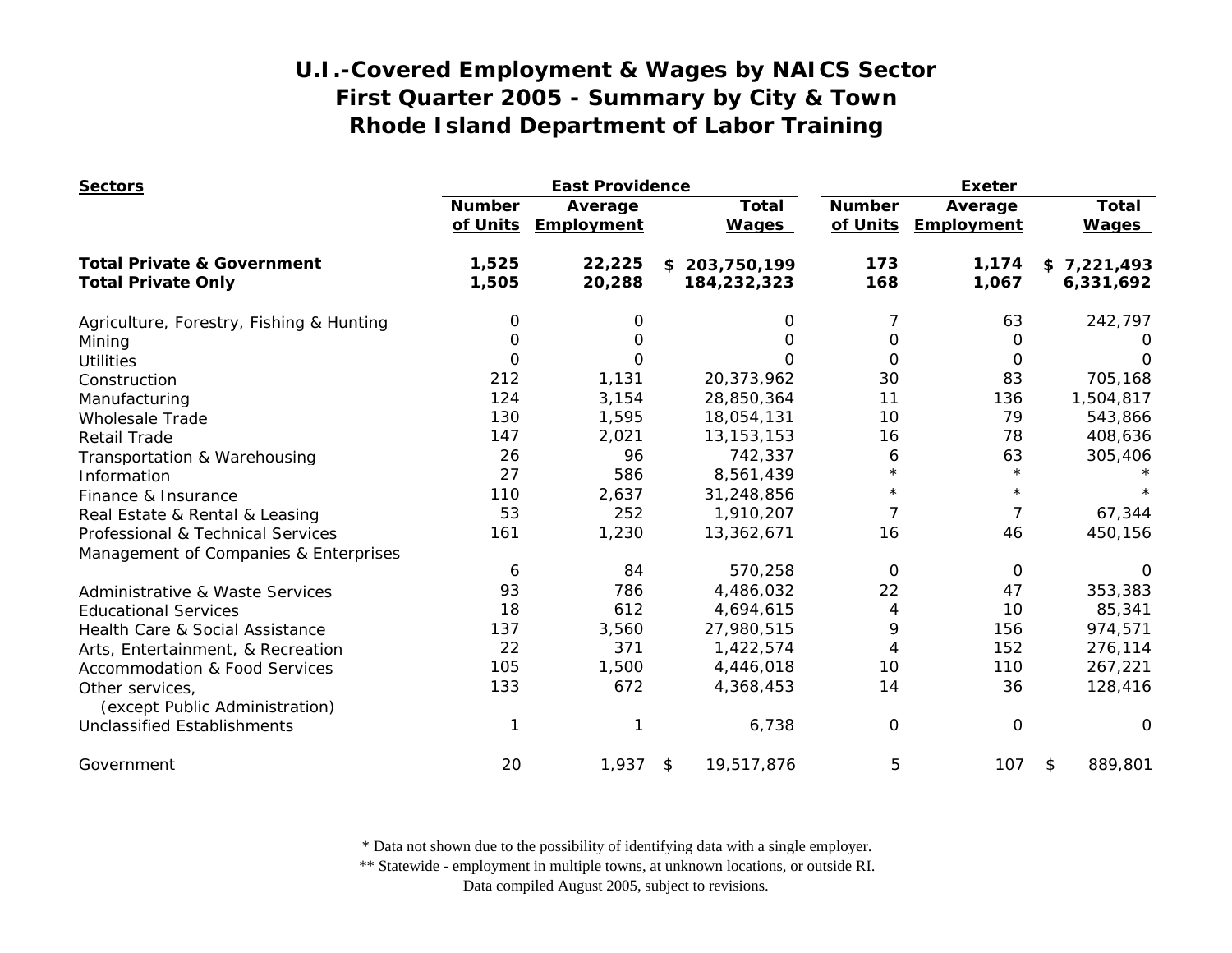| <b>Sectors</b>                                    |                           | <b>Foster</b>         |                              |                           | Glocester             |                              |  |
|---------------------------------------------------|---------------------------|-----------------------|------------------------------|---------------------------|-----------------------|------------------------------|--|
|                                                   | <b>Number</b><br>of Units | Average<br>Employment | <b>Total</b><br><b>Wages</b> | <b>Number</b><br>of Units | Average<br>Employment | <b>Total</b><br><b>Wages</b> |  |
| <b>Total Private &amp; Government</b>             | 102                       | 402                   | \$2,496,907                  | 213                       | 1,605                 | \$12,301,219                 |  |
| <b>Total Private Only</b>                         | 96                        | 301                   | 1,650,051                    | 198                       | 1,128                 | 8,170,777                    |  |
| Agriculture, Forestry, Fishing & Hunting          | 6                         | 24                    | 95,945                       | 3                         | 4                     | 11,390                       |  |
| Mining                                            | O                         | 0                     | O                            | $\star$                   | $\star$               |                              |  |
| <b>Utilities</b>                                  | 0                         | 0                     | $\Omega$                     | $\star$                   |                       |                              |  |
| Construction                                      | 29                        | 73                    | 465,006                      | 56                        | 113                   | 754,387                      |  |
| Manufacturing                                     |                           | 13                    | 65,083                       | 4                         | 29                    | 210,364                      |  |
| <b>Wholesale Trade</b>                            |                           | 14                    | 50,582                       | 10                        | 10                    | 92,621                       |  |
| Retail Trade                                      |                           | 6                     | 19,128                       | 22                        | 205                   | 898,328                      |  |
| Transportation & Warehousing                      | 6                         | 28                    | 57,881                       | 10                        | 71                    | 550,989                      |  |
| Information                                       | 3                         | 14                    | 43,870                       | 5                         | 22                    | 106,797                      |  |
| Finance & Insurance                               |                           | $\star$               | $\star$                      | 7                         | 31                    | 346,106                      |  |
| Real Estate & Rental & Leasing                    |                           | $^\star$              |                              | 3                         | 0                     | 4,500                        |  |
| Professional & Technical Services                 | 10                        | 15                    | 137,346                      | 9                         | 98                    | 2,008,937                    |  |
| Management of Companies & Enterprises             |                           |                       |                              |                           |                       |                              |  |
|                                                   | 0                         | 0                     | $\Omega$                     | $\star$                   | $\star$               |                              |  |
| Administrative & Waste Services                   |                           | $\overline{2}$        | 9,658                        | 13                        | 55                    | 454,477                      |  |
| <b>Educational Services</b>                       | Ω                         | $\Omega$              | O                            | $\star$                   | $\star$               | $\star$                      |  |
| Health Care & Social Assistance                   | 5                         | 54                    | 386,971                      | 12                        | 287                   | 2,006,444                    |  |
| Arts, Entertainment, & Recreation                 |                           | $\star$               | $\star$                      | 3                         | 11                    | 84,716                       |  |
| <b>Accommodation &amp; Food Services</b>          |                           | 36                    | 90,703                       | 19                        | 147                   | 387,100                      |  |
| Other services,<br>(except Public Administration) | 4                         | 6                     | 55,971                       | 18                        | 41                    | 222,963                      |  |
| <b>Unclassified Establishments</b>                | $\Omega$                  | 0                     | O                            | 0                         | $\mathbf 0$           | $\Omega$                     |  |
| Government                                        | 6                         | 100                   | 846,856<br>\$                | 15                        | 476 \$                | 4,130,442                    |  |

\* Data not shown due to the possibility of identifying data with a single employer.

\*\* Statewide - employment in multiple towns, at unknown locations, or outside RI.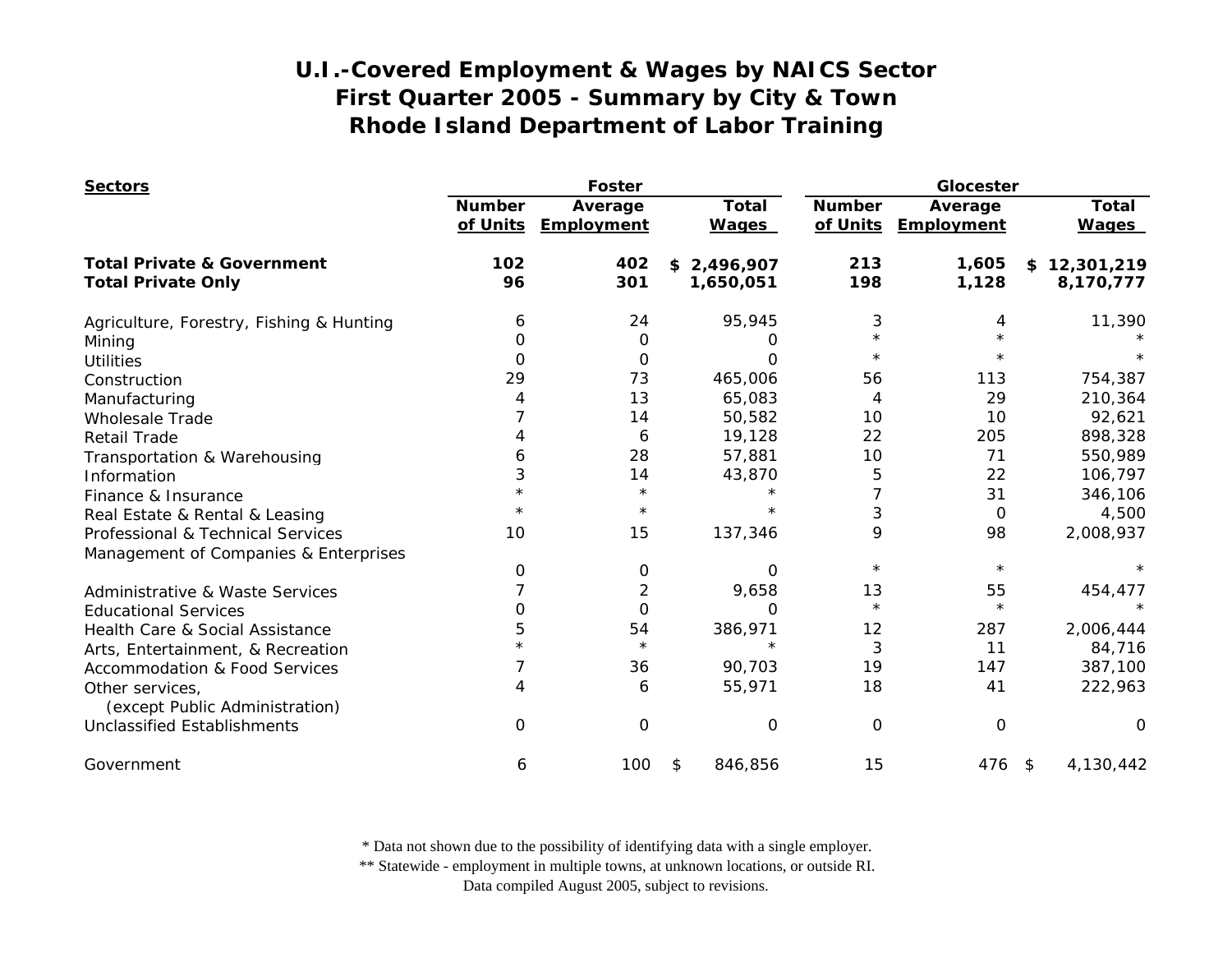| <b>Sectors</b>                                    |               | Hopkinton                      |                              |                           | Jamestown             |                              |  |  |
|---------------------------------------------------|---------------|--------------------------------|------------------------------|---------------------------|-----------------------|------------------------------|--|--|
|                                                   | <b>Number</b> | Average<br>of Units Employment | <b>Total</b><br><b>Wages</b> | <b>Number</b><br>of Units | Average<br>Employment | <b>Total</b><br><b>Wages</b> |  |  |
| <b>Total Private &amp; Government</b>             | 189           | 1,247                          | \$9,120,213                  | 204                       | 1,076                 | \$7,614,975                  |  |  |
| <b>Total Private Only</b>                         | 179           | 1,139                          | 8,253,311                    | 191                       | 821                   | 5,522,128                    |  |  |
| Agriculture, Forestry, Fishing & Hunting          | 4             | 6                              | 20,736                       | 3                         | 6                     | 27,104                       |  |  |
| Mining                                            |               |                                |                              | 0                         | 0                     | $\Omega$                     |  |  |
| <b>Utilities</b>                                  | $\Omega$      | 0                              | $\Omega$                     | 0                         | $\Omega$              | $\Omega$                     |  |  |
| Construction                                      | 53            | 141                            | 1,239,809                    | 38                        | 91                    | 682,896                      |  |  |
| Manufacturing                                     | 16            | 378                            | 3,110,309                    | 3                         | 14                    | 119,510                      |  |  |
| <b>Wholesale Trade</b>                            |               | 14                             | 311,803                      | 15                        | 37                    | 517,438                      |  |  |
| <b>Retail Trade</b>                               | 19            | 103                            | 458,848                      | 15                        | 95                    | 416,293                      |  |  |
| Transportation & Warehousing                      |               | 21                             | 197,301                      | 5                         | 5                     | 119,163                      |  |  |
| Information                                       | 4             | 13                             | 51,423                       | $\star$                   | $\star$               |                              |  |  |
| Finance & Insurance                               |               |                                | 5,000                        | 5                         | 18                    | 211,713                      |  |  |
| Real Estate & Rental & Leasing                    | 5             | 8                              | 28,948                       | 11                        | 57                    | 263,209                      |  |  |
| Professional & Technical Services                 |               | 22                             | 219,289                      | 31                        | 80                    | 743,979                      |  |  |
| Management of Companies & Enterprises             |               |                                |                              |                           |                       |                              |  |  |
|                                                   | 0             | 0                              | $\Omega$                     | $\star$                   | $\star$               |                              |  |  |
| Administrative & Waste Services                   | 10            | 9                              | 72,397                       | 12                        | 27                    | 153,547                      |  |  |
| <b>Educational Services</b>                       | 0             | 0                              | $\Omega$                     | $\star$                   | $\star$               |                              |  |  |
| Health Care & Social Assistance                   | 15            | 177                            | 987,238                      | 11                        | 120                   | 763,839                      |  |  |
| Arts, Entertainment, & Recreation                 | 6             | 36                             | 113,740                      | 7                         | 72                    | 572,288                      |  |  |
| <b>Accommodation &amp; Food Services</b>          | 9             | 54                             | 126,069                      | 11                        | 114                   | 350,816                      |  |  |
| Other services,<br>(except Public Administration) | 14            | 152                            | 1,289,693                    | 19                        | 65                    | 437,771                      |  |  |
| <b>Unclassified Establishments</b>                | $\star$       | $\star$                        | $\star$                      | 0                         | $\Omega$              | $\Omega$                     |  |  |
| Government                                        | 10            | 109                            | \$<br>866,902                | 13                        | 255                   | 2,092,847<br>$\frac{1}{2}$   |  |  |

\* Data not shown due to the possibility of identifying data with a single employer.

\*\* Statewide - employment in multiple towns, at unknown locations, or outside RI.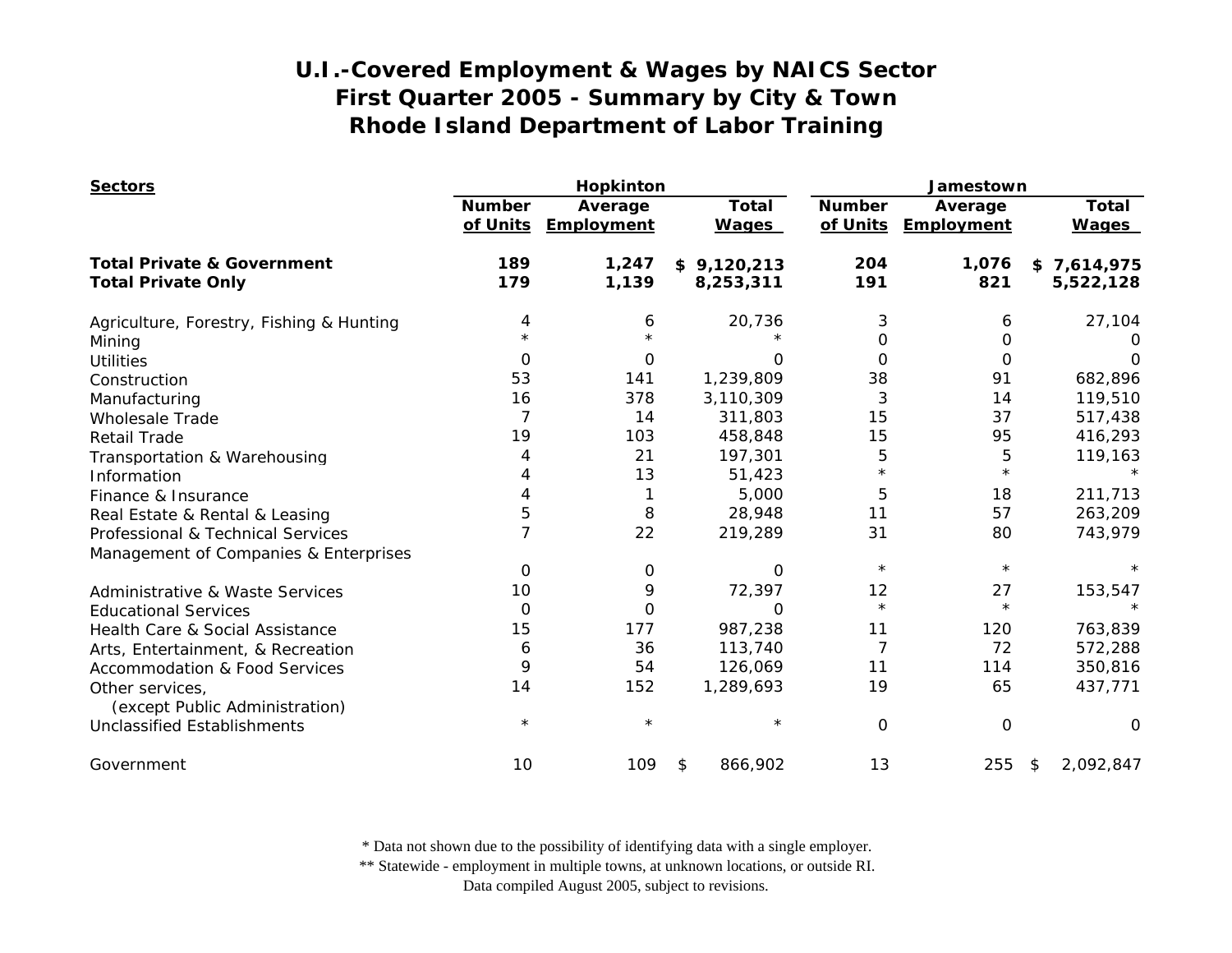| <b>Sectors</b>                                    | Johnston                  |                       |    |                              | Lincoln                   |                       |  |                              |
|---------------------------------------------------|---------------------------|-----------------------|----|------------------------------|---------------------------|-----------------------|--|------------------------------|
|                                                   | <b>Number</b><br>of Units | Average<br>Employment |    | <b>Total</b><br><b>Wages</b> | <b>Number</b><br>of Units | Average<br>Employment |  | <b>Total</b><br><b>Wages</b> |
| <b>Total Private &amp; Government</b>             | 1,108                     | 11,444                | \$ | 108,404,715                  | 760                       | 13,620                |  | \$135,008,782                |
| <b>Total Private Only</b>                         | 1,095                     | 10,284                |    | 99,702,831                   | 738                       | 12,344                |  | 122,409,370                  |
| Agriculture, Forestry, Fishing & Hunting          | 7                         | 14                    |    | 45,610                       | $\star$                   |                       |  |                              |
| Mining                                            |                           | $\star$               |    |                              | 0                         | 0                     |  | 0                            |
| <b>Utilities</b>                                  | 3                         | 28                    |    | 845,348                      | $\star$                   |                       |  |                              |
| Construction                                      | 182                       | 678                   |    | 6,988,279                    | 104                       | 791                   |  | 8,929,099                    |
| Manufacturing                                     | 103                       | 1,407                 |    | 9,490,130                    | 56                        | 2,877                 |  | 26,901,972                   |
| <b>Wholesale Trade</b>                            | 62                        | 446                   |    | 5,285,646                    | 78                        | 505                   |  | 6,336,631                    |
| <b>Retail Trade</b>                               | 140                       | 1,562                 |    | 9,705,084                    | 58                        | 799                   |  | 7,874,421                    |
| Transportation & Warehousing                      | 36                        | 260                   |    | 1,709,907                    | 19                        | 334                   |  | 2,749,850                    |
| Information                                       | 10                        | 400                   |    | 10,832,897                   | 12                        | 215                   |  | 2,557,240                    |
| Finance & Insurance                               | 46                        | 1,194                 |    | 27,650,031                   | 52                        | 2,646                 |  | 35,058,241                   |
| Real Estate & Rental & Leasing                    | 35                        | 239                   |    | 1,782,402                    | 22                        | 47                    |  | 343,471                      |
| Professional & Technical Services                 | 64                        | 250                   |    | 1,946,370                    | 100                       | 706                   |  | 9,605,566                    |
| Management of Companies & Enterprises             |                           |                       |    |                              |                           |                       |  |                              |
|                                                   | $\star$                   | $\star$               |    | $\star$                      | 7                         | 94                    |  | 1,189,151                    |
| <b>Administrative &amp; Waste Services</b>        | 122                       | 1,176                 |    | 7,727,903                    | 36                        | 435                   |  | 2,277,819                    |
| <b>Educational Services</b>                       | 12                        | 29                    |    | 184,610                      | 10                        | 51                    |  | 575,321                      |
| Health Care & Social Assistance                   | 92                        | 1,301                 |    | 10,328,939                   | 66                        | 1,075                 |  | 7,233,418                    |
| Arts, Entertainment, & Recreation                 | 4                         | 29                    |    | 108,823                      | 23                        | 953                   |  | 6,354,854                    |
| <b>Accommodation &amp; Food Services</b>          | 77                        | 818                   |    | 2,603,392                    | 43                        | 501                   |  | 1,360,034                    |
| Other services,<br>(except Public Administration) | 94                        | 447                   |    | 2,419,533                    | 49                        | 188                   |  | 1,020,740                    |
| Unclassified Establishments                       | 3                         | 1                     |    | 3,300                        | 0                         | 0                     |  | $\Omega$                     |
| Government                                        | 13                        | $1,163$ \$            |    | 8,701,884                    | 22                        | $1,278$ \$            |  | 12,599,412                   |

\* Data not shown due to the possibility of identifying data with a single employer.

\*\* Statewide - employment in multiple towns, at unknown locations, or outside RI.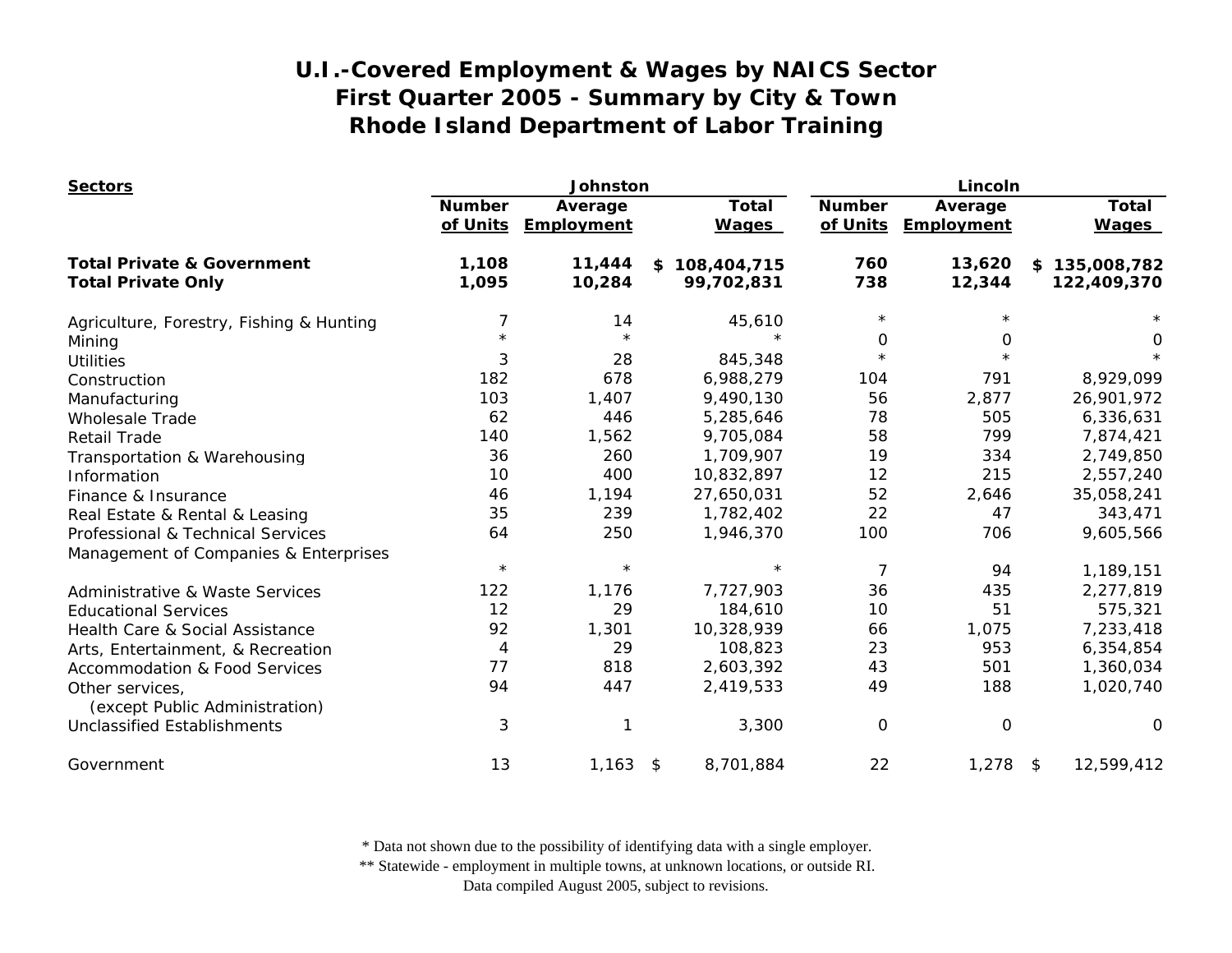| <b>Sectors</b>                                                     |                           | <b>Little Compton</b> |                              |                           | Middletown            |                              |  |
|--------------------------------------------------------------------|---------------------------|-----------------------|------------------------------|---------------------------|-----------------------|------------------------------|--|
|                                                                    | <b>Number</b><br>of Units | Average<br>Employment | <b>Total</b><br><b>Wages</b> | <b>Number</b><br>of Units | Average<br>Employment | <b>Total</b><br><b>Wages</b> |  |
| <b>Total Private &amp; Government</b><br><b>Total Private Only</b> | 132<br>125                | 540<br>404            | \$3,381,441<br>2,483,522     | 759<br>745                | 10,630<br>9,839       | \$95,301,706<br>85,849,099   |  |
|                                                                    |                           |                       |                              |                           |                       |                              |  |
| Agriculture, Forestry, Fishing & Hunting                           | 5                         | 6                     | 15,353                       | 5                         | 41                    | 318,997                      |  |
| Mining                                                             |                           | $\star$               |                              | $\star$                   | $\star$               |                              |  |
| <b>Utilities</b>                                                   | 0                         | $\mathbf 0$           | $\Omega$                     | $^\star$                  | $\star$               |                              |  |
| Construction                                                       | 35                        | 135                   | 1,036,754                    | 87                        | 439                   | 4,086,895                    |  |
| Manufacturing                                                      | $\star$                   | $\star$               | $\star$                      | 20                        | 429                   | 4,538,157                    |  |
| <b>Wholesale Trade</b>                                             | 3                         | 3                     | 29,356                       | 41                        | 163                   | 1,756,981                    |  |
| <b>Retail Trade</b>                                                | 7                         | 23                    | 86,636                       | 94                        | 1,569                 | 9,570,593                    |  |
| Transportation & Warehousing                                       | $\star$                   | $\star$               | $\star$                      | 6                         | 83                    | 402,745                      |  |
| Information                                                        |                           | $^\star$              | $\star$                      | 17                        | 337                   | 7,202,847                    |  |
| Finance & Insurance                                                |                           | $\star$               | $\star$                      | 26                        | 424                   | 6,949,588                    |  |
| Real Estate & Rental & Leasing                                     | 4                         | 8                     | 68,182                       | 36                        | 181                   | 1,239,779                    |  |
| Professional & Technical Services                                  | 13                        | 13                    | 162,524                      | 90                        | 1,812                 | 24,829,651                   |  |
| Management of Companies & Enterprises                              |                           |                       |                              |                           |                       |                              |  |
|                                                                    | $^\star$                  | $\star$               | $\star$                      | 4                         | 177                   | 2,449,341                    |  |
| <b>Administrative &amp; Waste Services</b>                         | 13                        | 9                     | 42,697                       | 41                        | 332                   | 2,840,560                    |  |
| <b>Educational Services</b>                                        | $\star$                   | $\star$               | $\star$                      | 11                        | 392                   | 3,434,700                    |  |
| Health Care & Social Assistance                                    | 3                         | 19                    | 90,248                       | 77                        | 1,482                 | 8,401,035                    |  |
| Arts, Entertainment, & Recreation                                  | 6                         | 24                    | 140,068                      | 14                        | 107                   | 525,231                      |  |
| <b>Accommodation &amp; Food Services</b>                           | 8                         | 62                    | 130,677                      | 89                        | 1,282                 | 4,331,501                    |  |
| Other services,<br>(except Public Administration)                  | 18                        | 42                    | 158,537                      | 85                        | 553                   | 2,418,545                    |  |
| <b>Unclassified Establishments</b>                                 | O                         | $\mathbf 0$           | O                            | 0                         | $\mathbf 0$           | $\Omega$                     |  |
| Government                                                         | 7                         | 136                   | 897,919<br>\$                | 14                        | 791 \$                | 9,452,607                    |  |

\* Data not shown due to the possibility of identifying data with a single employer.

\*\* Statewide - employment in multiple towns, at unknown locations, or outside RI.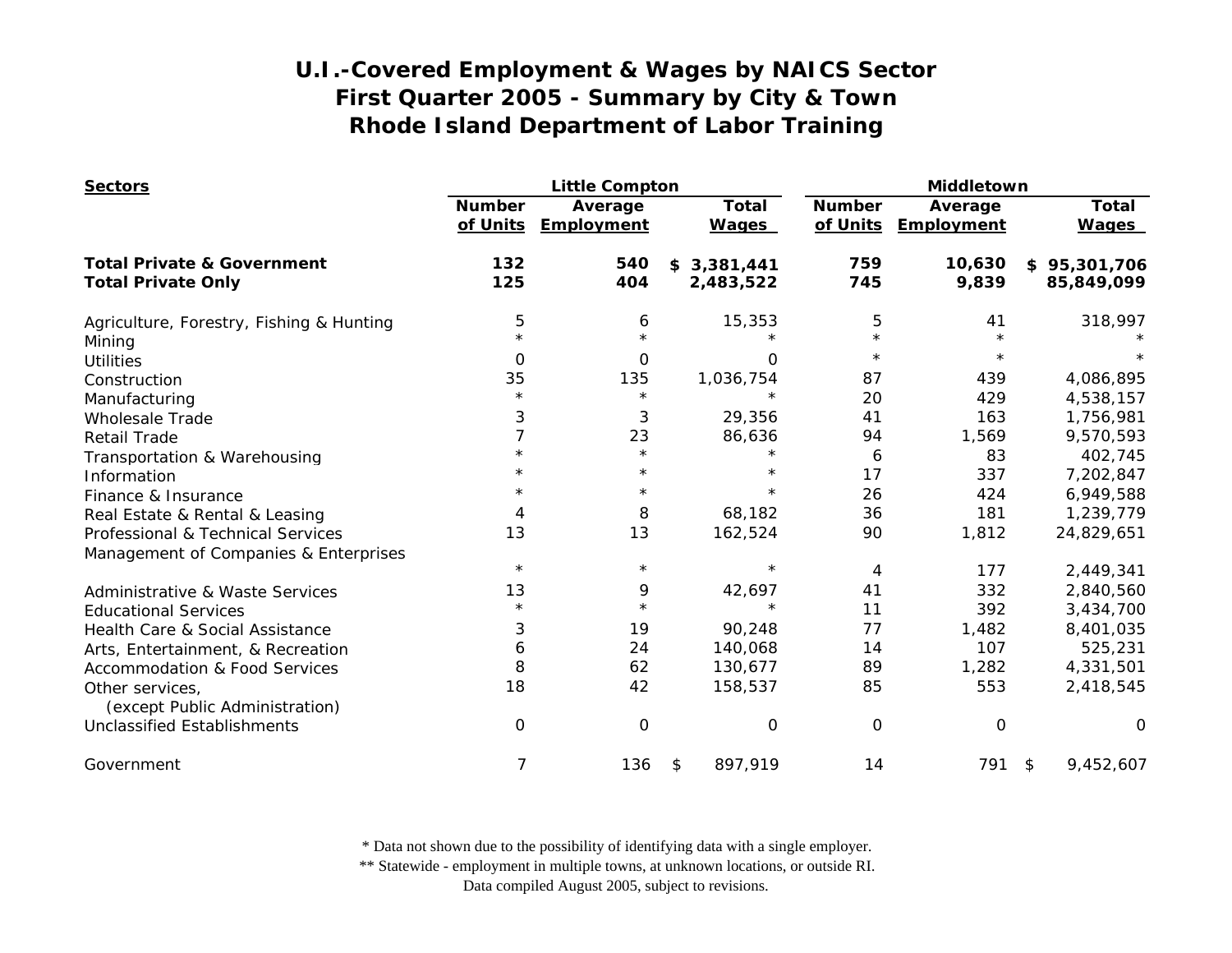| <b>Sectors</b>                                    |                           | Narragansett          |                              | <b>Newport</b>            |                       |                              |
|---------------------------------------------------|---------------------------|-----------------------|------------------------------|---------------------------|-----------------------|------------------------------|
|                                                   | <b>Number</b><br>of Units | Average<br>Employment | <b>Total</b><br><b>Wages</b> | <b>Number</b><br>of Units | Average<br>Employment | <b>Total</b><br><b>Wages</b> |
| <b>Total Private &amp; Government</b>             | 486                       | 3,630                 | 26,273,612<br>\$             | 1,271                     | 16,140                | \$163,813,364                |
| <b>Total Private Only</b>                         | 468                       | 2,647                 | 16,002,617                   | 1,246                     | 11,264                | 83,109,343                   |
| Agriculture, Forestry, Fishing & Hunting          | 6                         | 14                    | 145,973                      | 6                         | 40                    | 610,576                      |
| Mining                                            | 0                         | 0                     | 0                            | O                         | 0                     | O                            |
| <b>Utilities</b>                                  | 0                         | $\mathbf 0$           | 0                            | $\Omega$                  | $\Omega$              | O                            |
| Construction                                      | 52                        | 105                   | 797,414                      | 96                        | 561                   | 4,718,636                    |
| Manufacturing                                     | 21                        | 115                   | 1,442,311                    | 34                        | 225                   | 2,010,417                    |
| <b>Wholesale Trade</b>                            | 34                        | 85                    | 805,138                      | 67                        | 158                   | 2,177,323                    |
| <b>Retail Trade</b>                               | 50                        | 615                   | 3,121,742                    | 225                       | 1,453                 | 7,469,059                    |
| Transportation & Warehousing                      | 11                        | 87                    | 558,638                      | 34                        | 178                   | 917,544                      |
| Information                                       | 4                         | 2                     | 55,930                       | 20                        | 252                   | 2,420,755                    |
| Finance & Insurance                               | 17                        | 56                    | 780,367                      | 32                        | 173                   | 2,113,010                    |
| Real Estate & Rental & Leasing                    | 30                        | 85                    | 512,880                      | 59                        | 340                   | 2,604,624                    |
| Professional & Technical Services                 | 47                        | 126                   | 1,531,902                    | 168                       | 883                   | 12,160,360                   |
| Management of Companies & Enterprises             |                           |                       |                              |                           |                       |                              |
|                                                   | $\star$                   | $\star$               | $\star$                      | 5                         | 37                    | 628,410                      |
| Administrative & Waste Services                   | 31                        | 63                    | 459,566                      | 65                        | 418                   | 3,966,872                    |
| <b>Educational Services</b>                       | 3                         | 3                     | 19,992                       | 14                        | 568                   | 4,812,173                    |
| Health Care & Social Assistance                   | 39                        | 338                   | 2,293,826                    | 84                        | 1,967                 | 15,614,853                   |
| Arts, Entertainment, & Recreation                 | 14                        | 61                    | 342,268                      | 45                        | 757                   | 5,127,858                    |
| <b>Accommodation &amp; Food Services</b>          | 63                        | 698                   | 2,024,111                    | 173                       | 2,677                 | 12,183,191                   |
| Other services,<br>(except Public Administration) | 44                        | 193                   | 1,018,963                    | 117                       | 575                   | 3,547,312                    |
| <b>Unclassified Establishments</b>                | $\star$                   | $\star$               | $\star$                      | $\overline{2}$            | $\overline{2}$        | 26,370                       |
| Government                                        | 18                        | 981                   | 10,270,995<br>\$             | 25                        | $4,876$ \$            | 80,704,021                   |

\* Data not shown due to the possibility of identifying data with a single employer.

\*\* Statewide - employment in multiple towns, at unknown locations, or outside RI.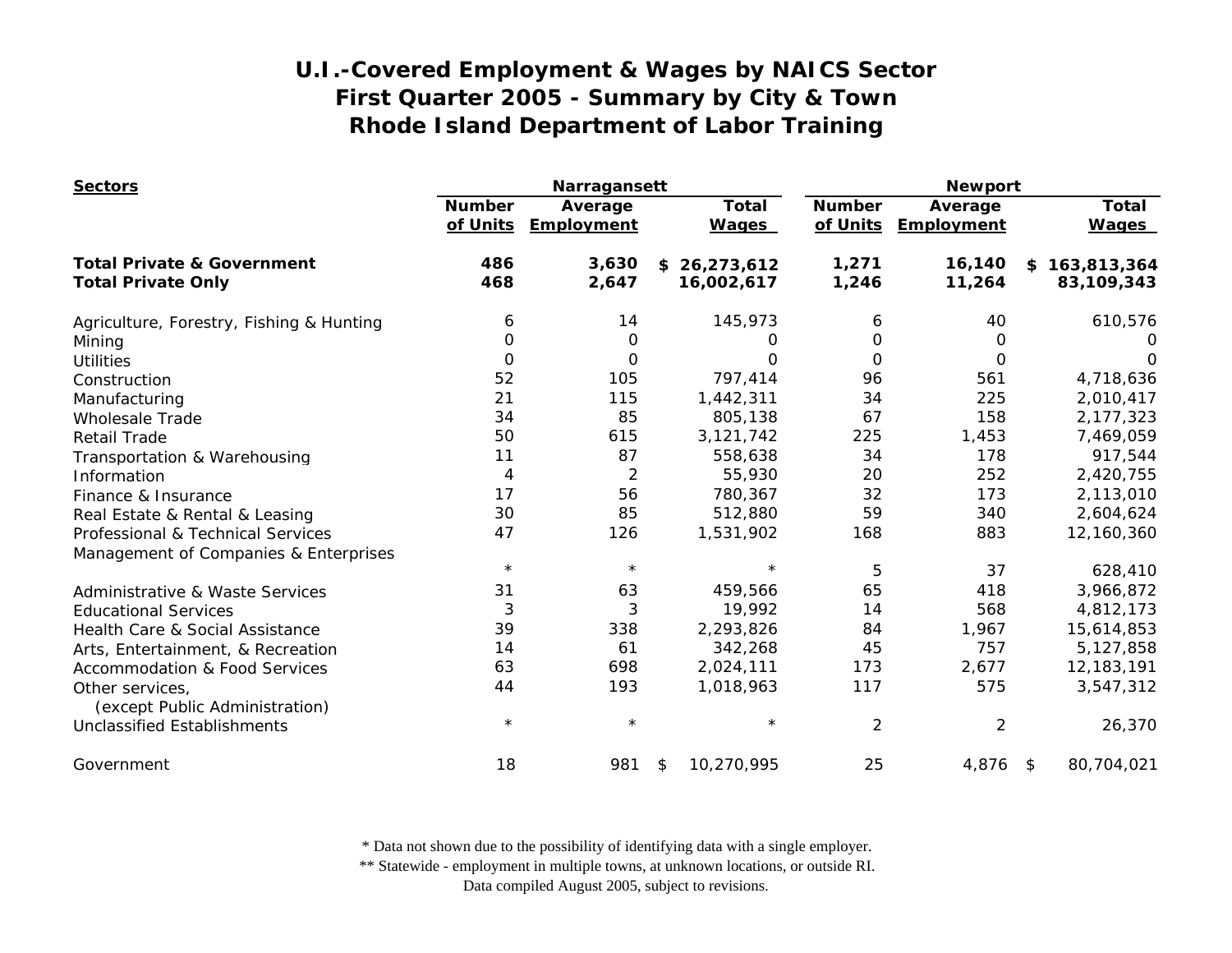| <b>Sectors</b>                                    |                           | <b>New Shoreham</b>          |                              |                           | <b>North Kingstown</b> |                       |  |  |
|---------------------------------------------------|---------------------------|------------------------------|------------------------------|---------------------------|------------------------|-----------------------|--|--|
|                                                   | <b>Number</b><br>of Units | Average<br><b>Employment</b> | <b>Total</b><br><b>Wages</b> | <b>Number</b><br>of Units | Average<br>Employment  | Total<br><b>Wages</b> |  |  |
| <b>Total Private &amp; Government</b>             | 205                       | 463.4                        | \$3,749,637                  | 1,018                     | 14,001                 | \$134,735,583         |  |  |
| <b>Total Private Only</b>                         | 189                       | 357                          | 2,831,955                    | 1,000                     | 12,346                 | 118,013,087           |  |  |
| Agriculture, Forestry, Fishing & Hunting          | $\star$                   | $\star$                      | $\star$                      | 8                         | 31                     | 750,440               |  |  |
| Mining                                            | 0                         | 0                            | 0                            | 0                         | 0                      | $\left( \right)$      |  |  |
| <b>Utilities</b>                                  | $^\star$                  | $\star$                      | $\star$                      | $\star$                   | $\star$                |                       |  |  |
| Construction                                      | 34                        | 101                          | 1,032,564                    | 129                       | 322                    | 2,801,892             |  |  |
| Manufacturing                                     | 5                         | 8                            | 75,152                       | 69                        | 4,746                  | 60,700,675            |  |  |
| <b>Wholesale Trade</b>                            | 0                         | 0                            | 0                            | 107                       | 449                    | 6,615,261             |  |  |
| <b>Retail Trade</b>                               | 41                        | 64                           | 390,824                      | 107                       | 1,968                  | 11,777,382            |  |  |
| Transportation & Warehousing                      | 3                         | 5                            | 27,597                       | 32                        | 316                    | 2,549,887             |  |  |
| Information                                       | 4                         | 10                           | 67,343                       | 25                        | 114                    | 1,419,266             |  |  |
| Finance & Insurance                               | $\star$                   | $\star$                      |                              | 53                        | 346                    | 4,454,001             |  |  |
| Real Estate & Rental & Leasing                    | 13                        | 21                           | 141,466                      | 32                        | 91                     | 551,477               |  |  |
| Professional & Technical Services                 | 4                         | 2                            | 12,771                       | 128                       | 374                    | 5,061,415             |  |  |
| Management of Companies & Enterprises             |                           |                              |                              |                           |                        |                       |  |  |
|                                                   | $\star$                   | $\star$                      | $\star$                      | 6                         | 500                    | 4,448,092             |  |  |
| <b>Administrative &amp; Waste Services</b>        | 11                        | 15                           | 94,076                       | 59                        | 240                    | 1,363,418             |  |  |
| <b>Educational Services</b>                       | $\star$                   | $\star$                      | $\star$                      | 17                        | 95                     | 711,814               |  |  |
| Health Care & Social Assistance                   | $^\star$                  | $\star$                      | $\star$                      | 63                        | 1,096                  | 7,102,286             |  |  |
| Arts, Entertainment, & Recreation                 | 9                         | 6                            | 40,343                       | 26                        | 147                    | 944,848               |  |  |
| <b>Accommodation &amp; Food Services</b>          | 45                        | 77                           | 455,589                      | 63                        | 1,003                  | 2,625,993             |  |  |
| Other services,<br>(except Public Administration) | 13                        | 18                           | 94,678                       | 71                        | 389                    | 2,166,658             |  |  |
| <b>Unclassified Establishments</b>                | 0                         | 0                            | $\Omega$                     | 3                         | $\overline{c}$         | 9,454                 |  |  |
| Government                                        | 16                        | 109                          | \$<br>917,682                | 18                        | 1,658                  | 16,722,496<br>\$      |  |  |

\* Data not shown due to the possibility of identifying data with a single employer.

\*\* Statewide - employment in multiple towns, at unknown locations, or outside RI.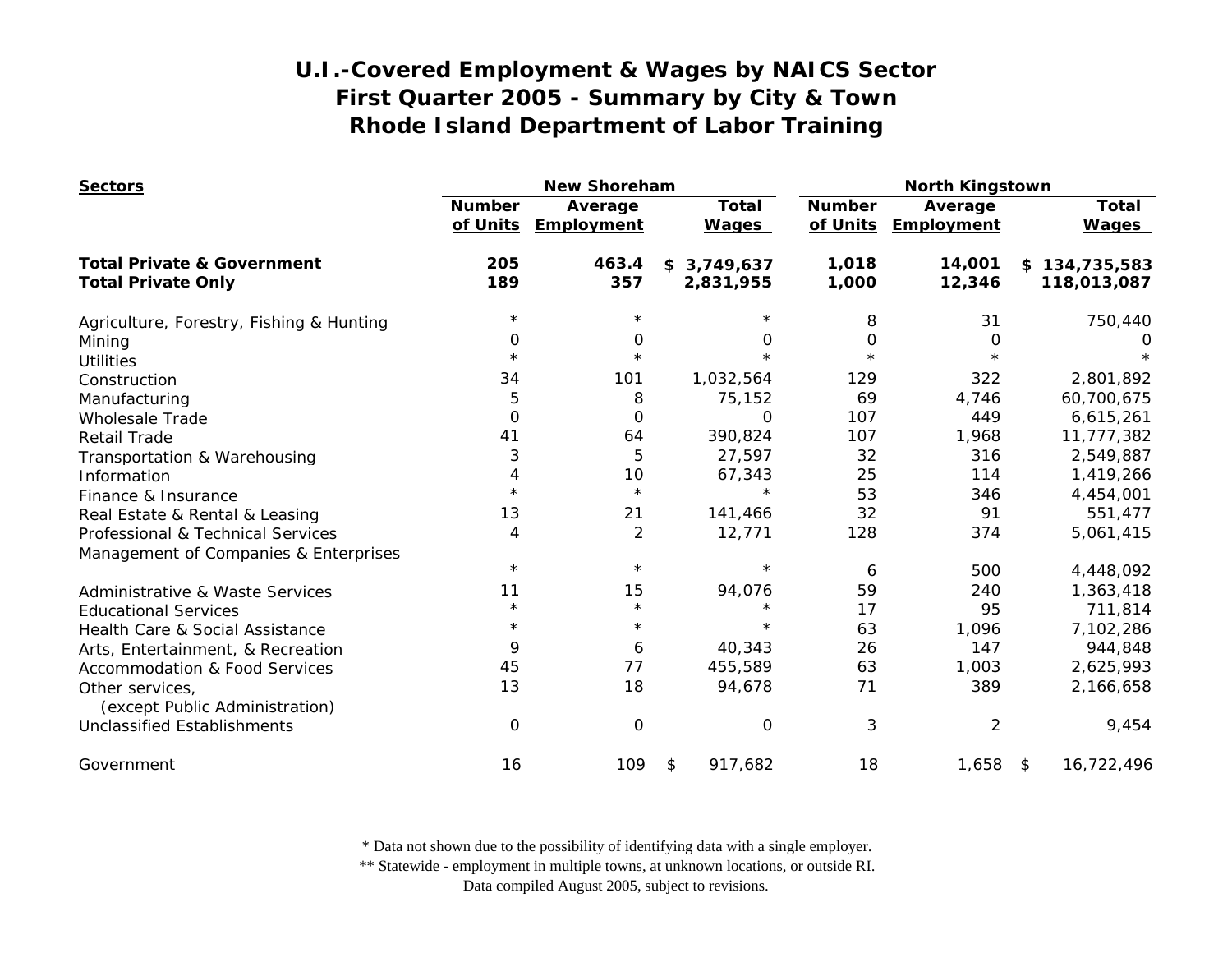| <b>Sectors</b>                                    | <b>North Providence</b>   |                       |                              | <b>North Smithfield</b>   |                       |                              |
|---------------------------------------------------|---------------------------|-----------------------|------------------------------|---------------------------|-----------------------|------------------------------|
|                                                   | <b>Number</b><br>of Units | Average<br>Employment | <b>Total</b><br><b>Wages</b> | <b>Number</b><br>of Units | Average<br>Employment | <b>Total</b><br><b>Wages</b> |
| <b>Total Private &amp; Government</b>             | 743                       | 8,536                 | \$62,141,215                 | 363                       | 4,094                 | \$29,991,190                 |
| <b>Total Private Only</b>                         | 732                       | 7,617                 | 52,691,569                   | 352                       | 3,669                 | 26,801,225                   |
| Agriculture, Forestry, Fishing & Hunting          | 0                         | 0                     | 0                            | 3                         | 9                     | 25,654                       |
| Mining                                            | 0                         | O                     | 0                            |                           |                       |                              |
| <b>Utilities</b>                                  | 0                         | 0                     | $\Omega$                     | 0                         | 0                     | O                            |
| Construction                                      | 74                        | 236                   | 2,533,260                    | 59                        | 251                   | 2,103,712                    |
| Manufacturing                                     | 53                        | 618                   | 4,535,782                    | 31                        | 646                   | 5,125,063                    |
| <b>Wholesale Trade</b>                            | 41                        | 150                   | 1,627,007                    | 27                        | 199                   | 2,679,046                    |
| <b>Retail Trade</b>                               | 108                       | 1,262                 | 7,139,825                    | 39                        | 580                   | 3,896,303                    |
| Transportation & Warehousing                      | 18                        | 96                    | 565,800                      | 10                        | 208                   | 1,055,240                    |
| Information                                       | 8                         | 30                    | 246,410                      | 6                         | 13                    | 89,792                       |
| Finance & Insurance                               | 40                        | 367                   | 3,520,900                    | 13                        | 72                    | 814,718                      |
| Real Estate & Rental & Leasing                    | 29                        | 114                   | 780,782                      | 11                        | 25                    | 158,023                      |
| Professional & Technical Services                 | 58                        | 249                   | 2,343,778                    | 37                        | 258                   | 2,592,679                    |
| Management of Companies & Enterprises             |                           |                       |                              |                           |                       |                              |
|                                                   | $\star$                   | $\star$               | $^\star$                     | $\Omega$                  | 0                     | $\Omega$                     |
| <b>Administrative &amp; Waste Services</b>        | 60                        | 381                   | 1,626,313                    | 14                        | 39                    | 237,126                      |
| <b>Educational Services</b>                       | 9                         | 13                    | 37,502                       | 3                         | 6                     | 11,243                       |
| Health Care & Social Assistance                   | 79                        | 2,786                 | 23,270,758                   | 36                        | 758                   | 5,781,609                    |
| Arts, Entertainment, & Recreation                 | 5                         | 109                   | 231,522                      | 4                         | 27                    | 119,441                      |
| <b>Accommodation &amp; Food Services</b>          | 72                        | 853                   | 2,446,848                    | 21                        | 424                   | 1,122,363                    |
| Other services,<br>(except Public Administration) | 77                        | 335                   | 1,683,795                    | 34                        | 118                   | 617,522                      |
| <b>Unclassified Establishments</b>                | $\mathbf 0$               | 0                     | $\mathbf 0$                  | $\star$                   | $\star$               |                              |
| Government                                        | 11                        | 919                   | 9,449,646<br>\$              | 11                        | 425                   | 3,189,965<br>\$              |

\* Data not shown due to the possibility of identifying data with a single employer.

\*\* Statewide - employment in multiple towns, at unknown locations, or outside RI.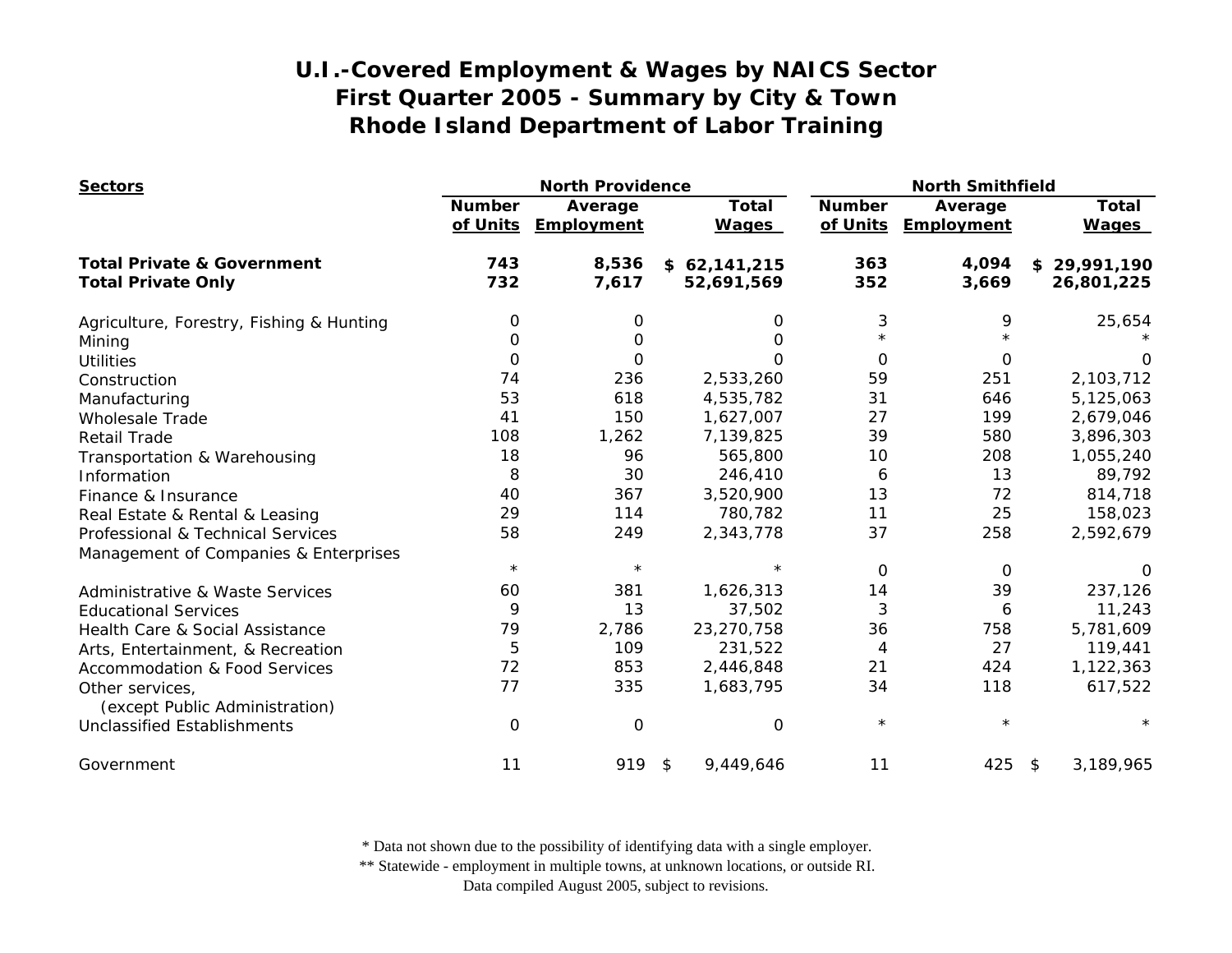| <b>Sectors</b>                                    | Pawtucket                 |                       |                              | Portsmouth                |                       |                              |
|---------------------------------------------------|---------------------------|-----------------------|------------------------------|---------------------------|-----------------------|------------------------------|
|                                                   | <b>Number</b><br>of Units | Average<br>Employment | <b>Total</b><br><b>Wages</b> | <b>Number</b><br>of Units | Average<br>Employment | <b>Total</b><br><b>Wages</b> |
| <b>Total Private &amp; Government</b>             | 1,593                     | 27,049                | \$248,546,800                | 497                       | 5,666                 | \$69,684,643                 |
| <b>Total Private Only</b>                         | 1,568                     | 24,503                | 212,522,117                  | 483                       | 5,000                 | 62,750,399                   |
| Agriculture, Forestry, Fishing & Hunting          | 0                         | 0                     | 0                            | 17                        | 36                    | 200,741                      |
| Mining                                            | 0                         | $\mathbf 0$           | 0                            | $\mathbf 0$               | O                     | 0                            |
| <b>Utilities</b>                                  | $\star$                   | $\star$               | $\star$                      | $\star$                   | $\star$               |                              |
| Construction                                      | 164                       | 961                   | 9,867,177                    | 86                        | 313                   | 2,842,110                    |
| Manufacturing                                     | 187                       | 6,087                 | 50,596,120                   | 33                        | 2,314                 | 44,201,998                   |
| <b>Wholesale Trade</b>                            | 85                        | 566                   | 5,916,776                    | 32                        | 103                   | 1,061,518                    |
| <b>Retail Trade</b>                               | 208                       | 2,173                 | 12,799,846                   | 57                        | 446                   | 2,759,733                    |
| Transportation & Warehousing                      | 38                        | 418                   | 3,964,777                    | 8                         | 60                    | 191,318                      |
| Information                                       | 26                        | 794                   | 8,566,451                    | 10                        | 71                    | 1,005,378                    |
| Finance & Insurance                               | 54                        | 931                   | 8,745,520                    | 24                        | 86                    | 1,023,796                    |
| Real Estate & Rental & Leasing                    | 50                        | 244                   | 2,528,830                    | 13                        | 56                    | 278,567                      |
| Professional & Technical Services                 | 114                       | 568                   | 4,922,016                    | 50                        | 131                   | 1,259,849                    |
| Management of Companies & Enterprises             |                           |                       |                              |                           |                       |                              |
|                                                   | 9                         | 1,275                 | 35,516,575                   | $\star$                   | $\star$               |                              |
| <b>Administrative &amp; Waste Services</b>        | 90                        | 1,770                 | 9,826,186                    | 20                        | 82                    | 459,648                      |
| <b>Educational Services</b>                       | 21                        | 423                   | 2,863,987                    | 8                         | 233                   | 1,703,779                    |
| Health Care & Social Assistance                   | 180                       | 5,156                 | 43,431,710                   | 29                        | 383                   | 1,992,780                    |
| Arts, Entertainment, & Recreation                 | 14                        | 168                   | 802,988                      | 10                        | 72                    | 479,413                      |
| <b>Accommodation &amp; Food Services</b>          | 142                       | 1,541                 | 4,517,895                    | 34                        | 415                   | 1,976,740                    |
| Other services,<br>(except Public Administration) | 180                       | 1,420                 | 7,476,968                    | 49                        | 197                   | 1,286,981                    |
| <b>Unclassified Establishments</b>                | $\star$                   | $\star$               | $\star$                      | 0                         | $\mathsf{O}\xspace$   | O                            |
| Government                                        | 25                        | 2,546                 | 36,024,683<br>\$             | 14                        | 665                   | 6,934,244<br>\$              |

\* Data not shown due to the possibility of identifying data with a single employer.

\*\* Statewide - employment in multiple towns, at unknown locations, or outside RI.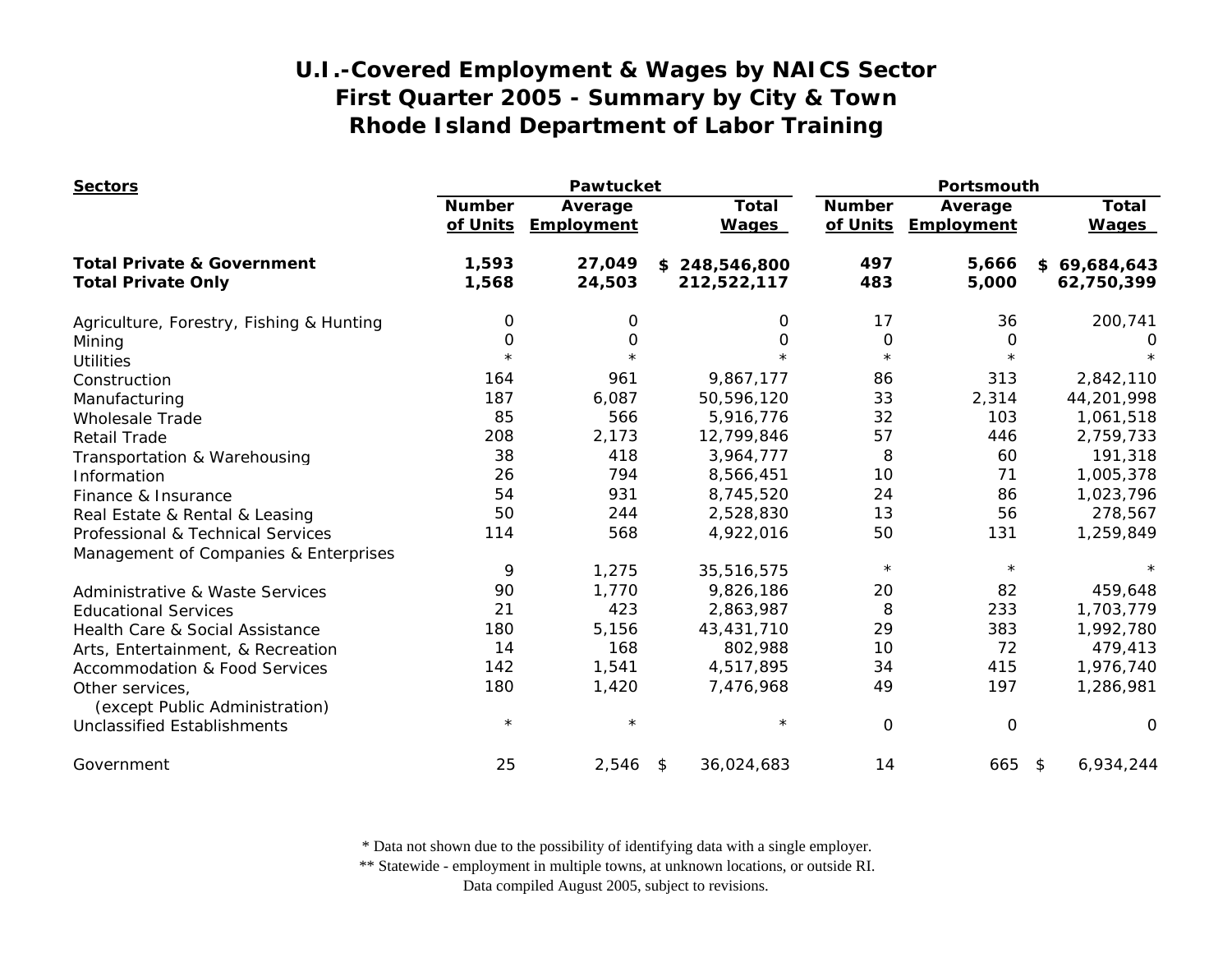| <b>Sectors</b>                                    | Providence                |                       |                   |                              | Richmond                  |                       |                              |
|---------------------------------------------------|---------------------------|-----------------------|-------------------|------------------------------|---------------------------|-----------------------|------------------------------|
|                                                   | <b>Number</b><br>of Units | Average<br>Employment |                   | <b>Total</b><br><b>Wages</b> | <b>Number</b><br>of Units | Average<br>Employment | <b>Total</b><br><b>Wages</b> |
| <b>Total Private &amp; Government</b>             | 5,702                     | 111,332               | \$1,225,772,285   |                              | 139                       | 1,781                 | 14,512,171<br>\$             |
| <b>Total Private Only</b>                         | 5,599                     | 95,104                | 1,020,929,422     |                              | 131                       | 1,072                 | 6,570,632                    |
| Agriculture, Forestry, Fishing & Hunting          | 0                         | 0                     |                   | 0                            | 5                         | 23                    | 157,784                      |
| Mining                                            |                           |                       |                   |                              | $\star$                   |                       |                              |
| <b>Utilities</b>                                  | 6                         | 521                   | 8,128,566         |                              | 0                         | $\Omega$              | 0                            |
| Construction                                      | 317                       | 2,609                 | 36,940,187        |                              | 21                        | 48                    | 362,866                      |
| Manufacturing                                     | 387                       | 7,124                 | 54,065,099        |                              | 6                         | 91                    | 831,660                      |
| <b>Wholesale Trade</b>                            | 268                       | 2,229                 | 28, 161, 446      |                              | 10                        | 50                    | 736,095                      |
| <b>Retail Trade</b>                               | 667                       | 7,062                 | 39,438,232        |                              | 24                        | 325                   | 1,693,670                    |
| Transportation & Warehousing                      | 74                        | 731                   | 6,108,611         |                              | $\star$                   | $\star$               |                              |
| Information                                       | 154                       | 3,855                 | 64,701,186        |                              | $^\star$                  | $\star$               |                              |
| Finance & Insurance                               | 331                       | 5,724                 | 120,937,994       |                              | 5                         | 51                    | 486,097                      |
| Real Estate & Rental & Leasing                    | 193                       | 1,473                 | 13,047,932        |                              | $\star$                   | $\star$               | $\star$                      |
| Professional & Technical Services                 | 898                       | 6,164                 | 83,509,574        |                              | 5                         | 24                    | 158,917                      |
| Management of Companies & Enterprises             |                           |                       |                   |                              |                           |                       |                              |
|                                                   | 42                        | 1,902                 | 108,943,706       |                              | 0                         | $\Omega$              | 0                            |
| <b>Administrative &amp; Waste Services</b>        | 327                       | 8,237                 | 47,431,301        |                              | 7                         | 25                    | 167,447                      |
| <b>Educational Services</b>                       | 97                        | 10,539                | 106,320,229       |                              | $\star$                   | $\star$               | $\star$                      |
| Health Care & Social Assistance                   | 577                       | 23,359                | 236,481,427       |                              | 9                         | 82                    | 581,083                      |
| Arts, Entertainment, & Recreation                 | 55                        | 1,050                 | 4,654,002         |                              | 3                         | 41                    | 141,235                      |
| <b>Accommodation &amp; Food Services</b>          | 517                       | 8,217                 | 32,540,193        |                              | 15                        | 220                   | 565,510                      |
| Other services,<br>(except Public Administration) | 676                       | 4,298                 | 29,445,779        |                              | 13                        | 45                    | 239,461                      |
| Unclassified Establishments                       | $\star$                   |                       |                   | $\star$                      | 1                         |                       | 1,521                        |
| Government                                        | 103                       | 16,226                | 204,842,863<br>\$ |                              | 8                         | 710 \$                | 7,941,539                    |

\* Data not shown due to the possibility of identifying data with a single employer.

\*\* Statewide - employment in multiple towns, at unknown locations, or outside RI.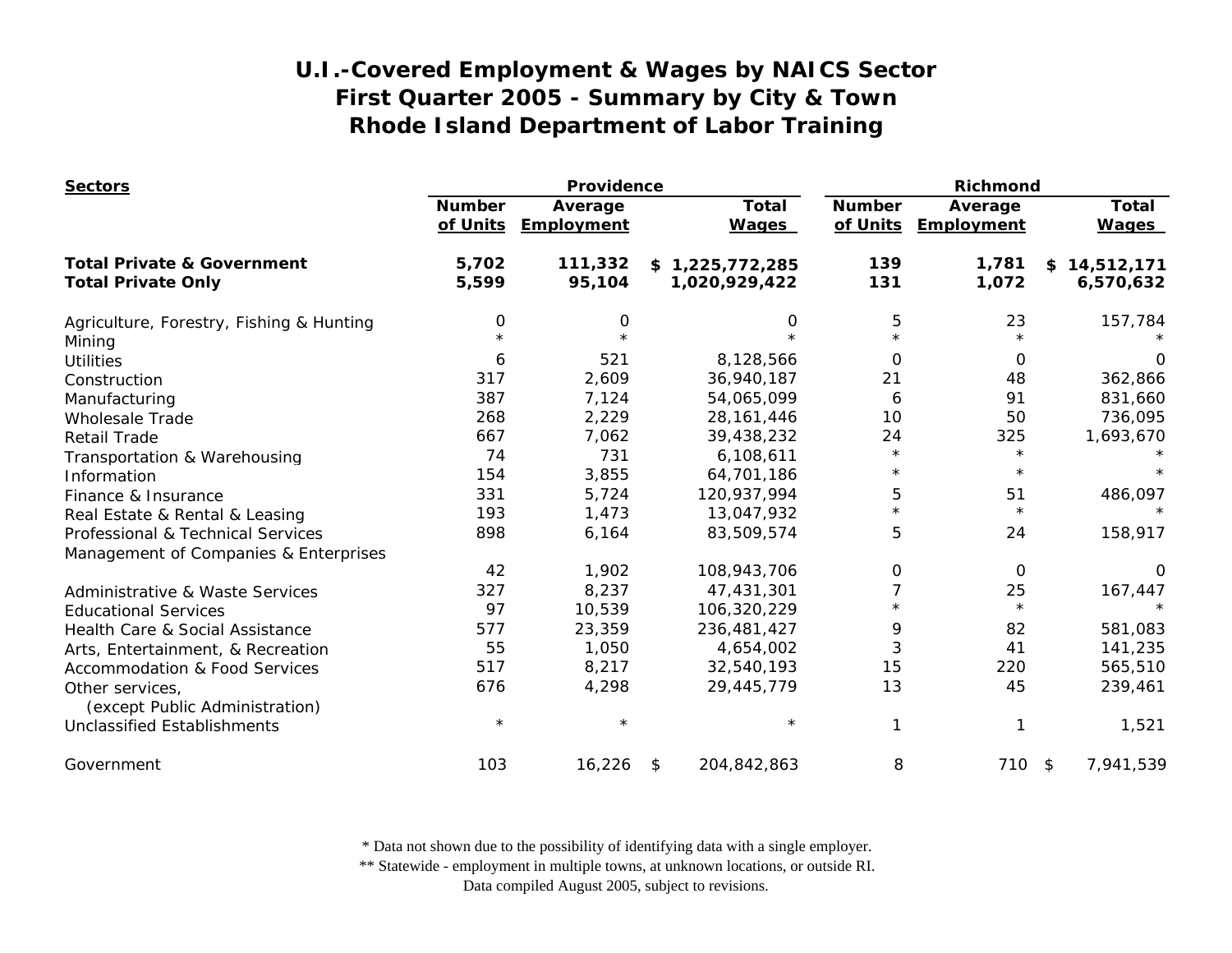| <b>Sectors</b>                             | <b>Scituate</b>           |                       |                              | Smithfield                |                       |                              |
|--------------------------------------------|---------------------------|-----------------------|------------------------------|---------------------------|-----------------------|------------------------------|
|                                            | <b>Number</b><br>of Units | Average<br>Employment | <b>Total</b><br><b>Wages</b> | <b>Number</b><br>of Units | Average<br>Employment | <b>Total</b><br><b>Wages</b> |
| <b>Total Private &amp; Government</b>      | 269                       | 1,588                 | 12,383,145<br>\$             | 785                       | 12,079                | \$114,772,269                |
| <b>Total Private Only</b>                  | 258                       | 959                   | 6,010,694                    | 769                       | 11,461                | 108,160,706                  |
| Agriculture, Forestry, Fishing & Hunting   | 12                        | 23                    | 93,615                       | 5                         | 5                     | 19,373                       |
| Mining                                     | O                         | $\mathbf 0$           | 0                            | $\star$                   |                       |                              |
| <b>Utilities</b>                           | 0                         | O                     | Ω                            | $\Omega$                  | $\Omega$              | $\Omega$                     |
| Construction                               | 61                        | 120                   | 1,072,081                    | 132                       | 845                   | 8,099,040                    |
| Manufacturing                              | 13                        | 64                    | 415,680                      | 85                        | 1,194                 | 10,583,940                   |
| <b>Wholesale Trade</b>                     | 16                        | 34                    | 370,817                      | 72                        | 781                   | 10,095,186                   |
| <b>Retail Trade</b>                        | 22                        | 228                   | 1,199,972                    | 108                       | 2,326                 | 12,250,612                   |
| Transportation & Warehousing               | 16                        | 35                    | 238,894                      | 15                        | 138                   | 1,059,398                    |
| Information                                | 4                         | 30                    | 144,403                      | 12                        | 144                   | 1,613,325                    |
| Finance & Insurance                        | 7                         | 28                    | 261,875                      | 34                        | 1,943                 | 37,312,300                   |
| Real Estate & Rental & Leasing             | 8                         | 21                    | 201,756                      | 14                        | 71                    | 690,187                      |
| Professional & Technical Services          | 26                        | 63                    | 580,221                      | 62                        | 267                   | 3,010,999                    |
| Management of Companies & Enterprises      |                           |                       |                              |                           |                       |                              |
|                                            | 0                         | O                     | 0                            | 4                         | 52                    | 1,057,210                    |
| <b>Administrative &amp; Waste Services</b> | 21                        | 28                    | 125,425                      | 42                        | 270                   | 2,451,283                    |
| <b>Educational Services</b>                | 3                         | 14                    | 64,293                       | 9                         | 728                   | 7,580,444                    |
| Health Care & Social Assistance            | 14                        | 139                   | 698,761                      | 44                        | 1,179                 | 7,099,671                    |
| Arts, Entertainment, & Recreation          | $\star$                   | $\star$               | $\star$                      | 9                         | 41                    | 124,290                      |
| <b>Accommodation &amp; Food Services</b>   | 10                        | 66                    | 191,330                      | 60                        | 1,157                 | 3,577,800                    |
| Other services,                            | 22                        | 64                    | 347,181                      | 61                        | 312                   | 1,483,140                    |
| (except Public Administration)             |                           |                       |                              |                           |                       |                              |
| <b>Unclassified Establishments</b>         | $\star$                   | $\star$               | $\star$                      | $\star$                   | $\star$               |                              |
| Government                                 | 11                        | 628                   | 6,372,451<br>\$              | 16                        | $620$ \$              | 6,611,563                    |

\* Data not shown due to the possibility of identifying data with a single employer.

\*\* Statewide - employment in multiple towns, at unknown locations, or outside RI.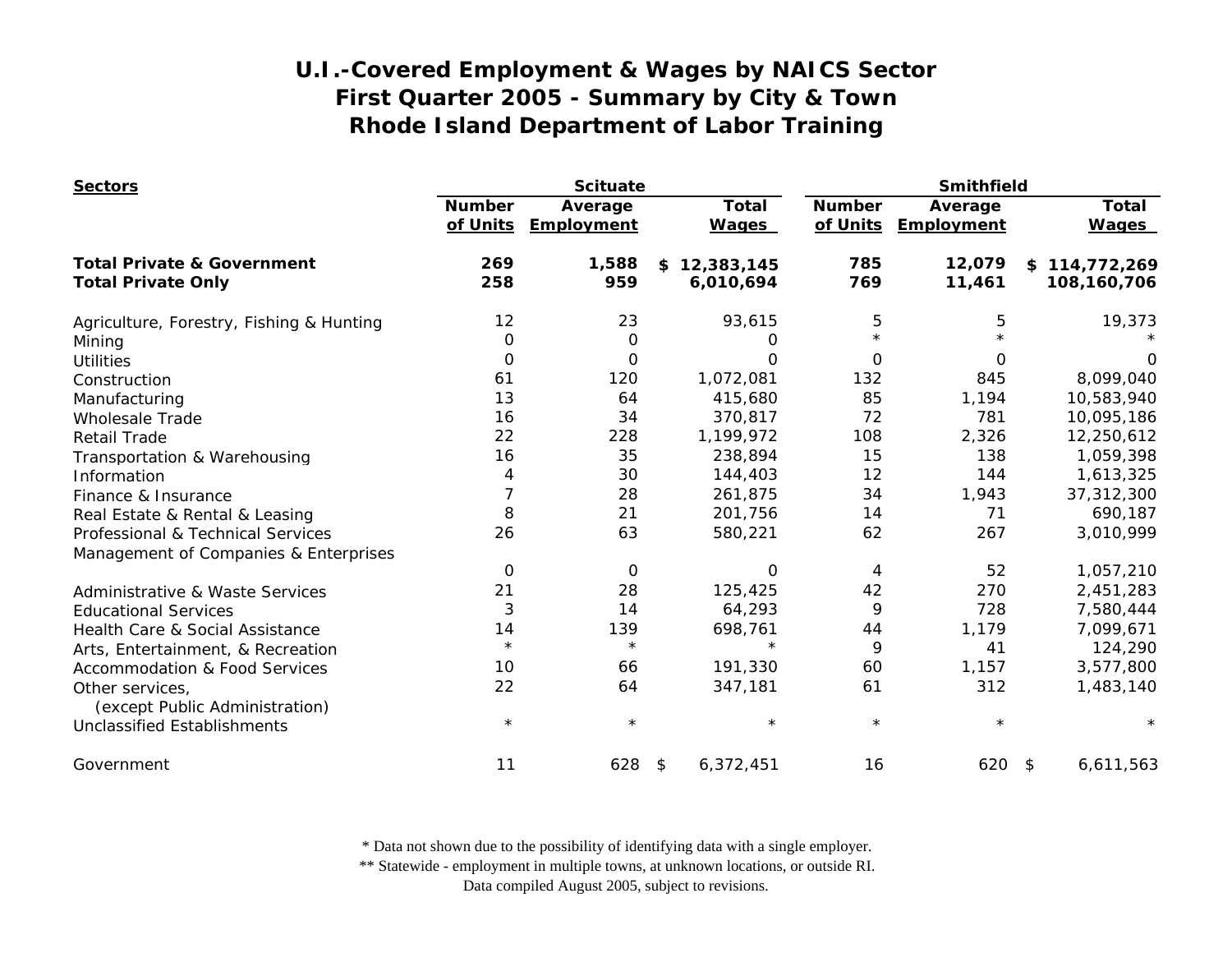| <b>Sectors</b>                                    | South Kingstown           |                       |                              | <b>Tiverton</b>           |                       |                              |
|---------------------------------------------------|---------------------------|-----------------------|------------------------------|---------------------------|-----------------------|------------------------------|
|                                                   | <b>Number</b><br>of Units | Average<br>Employment | <b>Total</b><br><b>Wages</b> | <b>Number</b><br>of Units | Average<br>Employment | <b>Total</b><br><b>Wages</b> |
| <b>Total Private &amp; Government</b>             | 1,000                     | 12,879                | 111,628,850<br>\$            | 400                       | 2,609                 | 18,389,125<br>\$             |
| <b>Total Private Only</b>                         | 980                       | 9,247                 | 73,457,909                   | 385                       | 2,133                 | 14,211,731                   |
| Agriculture, Forestry, Fishing & Hunting          | 19                        | 56                    | 1,110,919                    | 11                        | 41                    | 80,247                       |
| Mining                                            | $\star$                   | $\star$               | $\star$                      | 3                         | 28                    | 247,287                      |
| <b>Utilities</b>                                  | $\star$                   | $\star$               | $\star$                      | $\star$                   | $\star$               | $\star$                      |
| Construction                                      | 130                       | 393                   | 3,325,551                    | 60                        | 228                   | 1,693,251                    |
| Manufacturing                                     | 29                        | 864                   | 10,190,387                   | 13                        | 72                    | 440,250                      |
| <b>Wholesale Trade</b>                            | 68                        | 692                   | 10,058,091                   | 30                        | 108                   | 905,493                      |
| <b>Retail Trade</b>                               | 113                       | 1,502                 | 9,975,843                    | 56                        | 583                   | 4,373,633                    |
| Transportation & Warehousing                      | 11                        | 108                   | 395,858                      | 12                        | 68                    | 523,169                      |
| Information                                       | 15                        | 137                   | 1,507,578                    | $\star$                   | $\star$               |                              |
| Finance & Insurance                               | 40                        | 284                   | 3,712,660                    | 10                        | 46                    | 401,676                      |
| Real Estate & Rental & Leasing                    | 31                        | 102                   | 693,466                      | 11                        | 20                    | 196,608                      |
| Professional & Technical Services                 | 98                        | 364                   | 4,266,384                    | 39                        | 162                   | 1,842,326                    |
| Management of Companies & Enterprises             |                           |                       |                              |                           |                       |                              |
|                                                   | 5                         | 15                    | 360,575                      | 0                         | 0                     | $\Omega$                     |
| Administrative & Waste Services                   | 63                        | 180                   | 1,620,826                    | 30                        | 57                    | 366,684                      |
| <b>Educational Services</b>                       | 21                        | 246                   | 1,444,528                    | $\star$                   | $\star$               |                              |
| Health Care & Social Assistance                   | 97                        | 2,205                 | 16,959,555                   | 25                        | 298                   | 1,758,449                    |
| Arts, Entertainment, & Recreation                 | 37                        | 177                   | 827,316                      | 6                         | 19                    | 74,761                       |
| <b>Accommodation &amp; Food Services</b>          | 95                        | 1,132                 | 3,063,536                    | 27                        | 245                   | 620,789                      |
| Other services,<br>(except Public Administration) | 100                       | 764                   | 3,692,160                    | 47                        | 154                   | 639,291                      |
| <b>Unclassified Establishments</b>                | 5                         | 6                     | 46,440                       |                           |                       | 19,662                       |
| Government                                        | 20                        | 3,632                 | 38,170,941<br>$\sqrt{2}$     | 15                        | 477                   | 4,177,394<br>\$              |

\* Data not shown due to the possibility of identifying data with a single employer.

\*\* Statewide - employment in multiple towns, at unknown locations, or outside RI.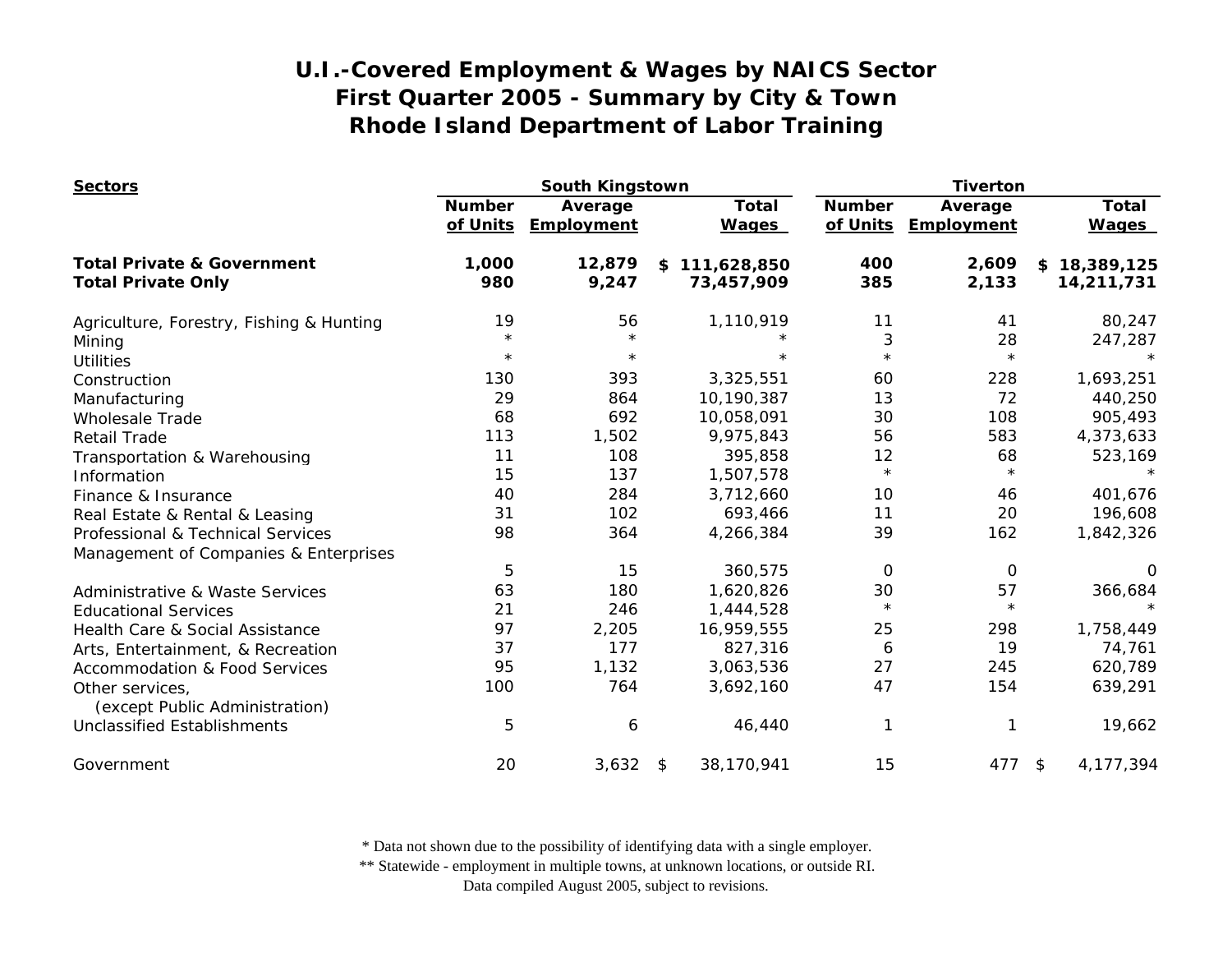| <b>Sectors</b>                                    | Warren                    |                       |                              | <b>Warwick</b>            |                       |                              |
|---------------------------------------------------|---------------------------|-----------------------|------------------------------|---------------------------|-----------------------|------------------------------|
|                                                   | <b>Number</b><br>of Units | Average<br>Employment | <b>Total</b><br><b>Wages</b> | <b>Number</b><br>of Units | Average<br>Employment | <b>Total</b><br><b>Wages</b> |
| <b>Total Private &amp; Government</b>             | 385                       | 4,210                 | \$30,502,796                 | 3,357                     | 51,296                | \$433,203,247                |
| <b>Total Private Only</b>                         | 376                       | 4,041                 | 28,500,185                   | 3,326                     | 46,904                | 379,417,689                  |
| Agriculture, Forestry, Fishing & Hunting          | $\star$                   | $^\star$              |                              | $\star$                   |                       |                              |
| Mining                                            | 0                         | 0                     | 0                            | $\star$                   |                       |                              |
| <b>Utilities</b>                                  | 0                         | 0                     | $\Omega$                     | $\star$                   |                       |                              |
| Construction                                      | 48                        | 150                   | 1,287,757                    | 333                       | 1,850                 | 19,296,733                   |
| Manufacturing                                     | 51                        | 1,173                 | 10,112,987                   | 207                       | 4,434                 | 43,789,355                   |
| <b>Wholesale Trade</b>                            | 25                        | 248                   | 3,404,345                    | 280                       | 1,951                 | 22,870,187                   |
| <b>Retail Trade</b>                               | 48                        | 264                   | 1,207,101                    | 483                       | 8,826                 | 48, 183, 761                 |
| Transportation & Warehousing                      | 9                         | 301                   | 1,617,388                    | 106                       | 2,128                 | 16,135,675                   |
| Information                                       | $\overline{4}$            | 48                    | 322,809                      | 41                        | 516                   | 5,956,165                    |
| Finance & Insurance                               | 15                        | 197                   | 1,479,496                    | 228                       | 3,625                 | 47,265,013                   |
| Real Estate & Rental & Leasing                    | 9                         | 18                    | 106,528                      | 136                       | 1,545                 | 12,935,781                   |
| Professional & Technical Services                 | 21                        | 60                    | 533,838                      | 377                       | 1,657                 | 17,260,474                   |
| Management of Companies & Enterprises             |                           |                       |                              |                           |                       |                              |
|                                                   | 4                         | 9                     | 113,168                      | 15                        | 1,704                 | 26,997,232                   |
| <b>Administrative &amp; Waste Services</b>        | 20                        | 92                    | 549,261                      | 192                       | 2,481                 | 15,539,373                   |
| <b>Educational Services</b>                       | 5                         | 66                    | 450,884                      | 33                        | 898                   | 6,768,753                    |
| Health Care & Social Assistance                   | 34                        | 629                   | 4,877,363                    | 323                       | 8,120                 | 67,815,104                   |
| Arts, Entertainment, & Recreation                 | 5                         | 32                    | 73,073                       | 38                        | 401                   | 1,797,093                    |
| <b>Accommodation &amp; Food Services</b>          | 42                        | 623                   | 1,737,275                    | 236                       | 4,999                 | 17,297,333                   |
| Other services,<br>(except Public Administration) | 35                        | 130                   | 625,631                      | 288                       | 1,755                 | 9,384,069                    |
| <b>Unclassified Establishments</b>                | $\star$                   | $\star$               | $\star$                      | 5                         | 3                     | 20,884                       |
| Government                                        | 9                         | 169                   | 2,002,611<br>\$              | 31                        | 4,393                 | 53,785,558<br>$^{\circ}$     |

\* Data not shown due to the possibility of identifying data with a single employer.

\*\* Statewide - employment in multiple towns, at unknown locations, or outside RI.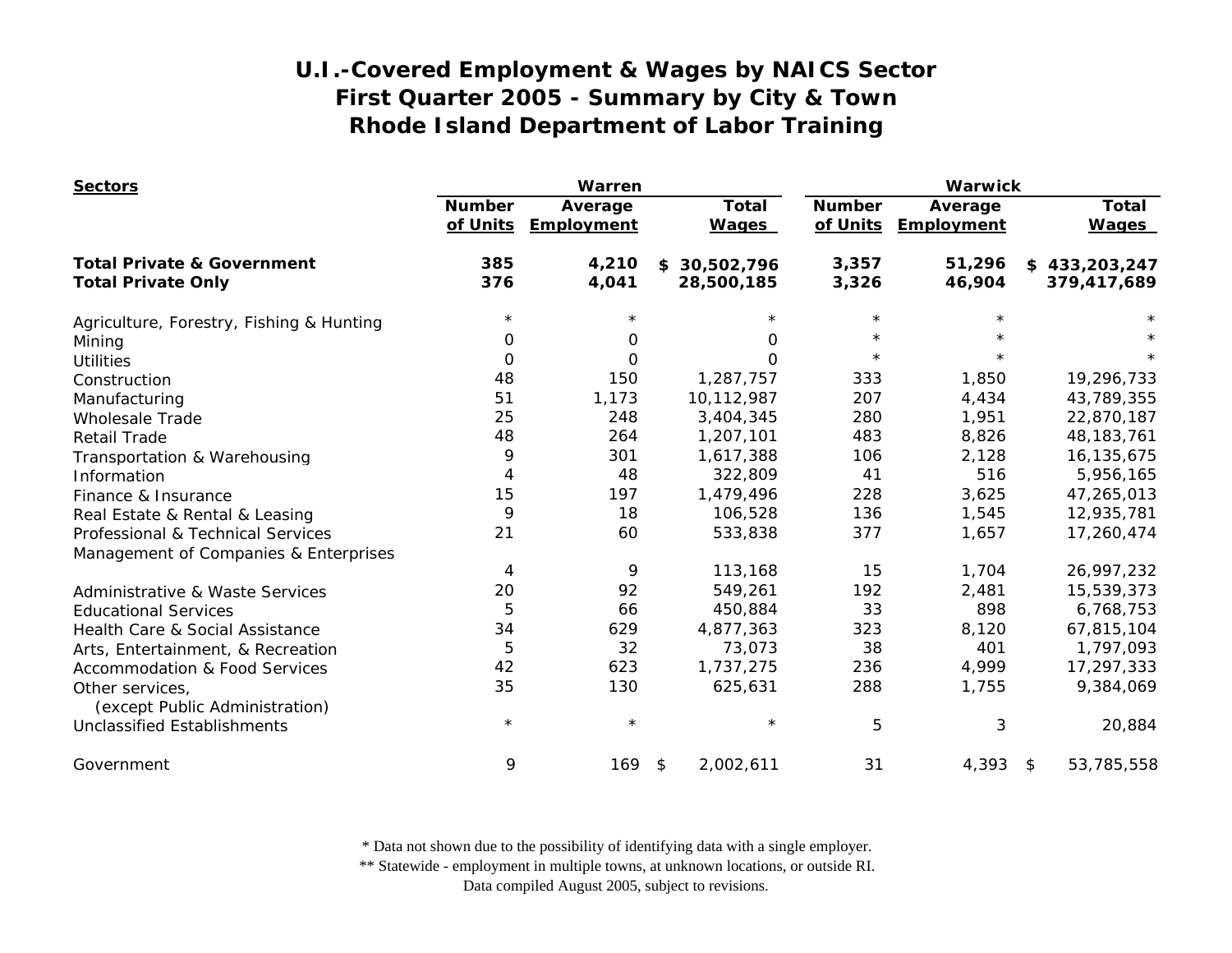| <b>Sectors</b>                                    | Westerly                  |                              |                              | <b>West Greenwich</b>     |                       |                              |
|---------------------------------------------------|---------------------------|------------------------------|------------------------------|---------------------------|-----------------------|------------------------------|
|                                                   | <b>Number</b><br>of Units | Average<br><b>Employment</b> | <b>Total</b><br><b>Wages</b> | <b>Number</b><br>of Units | Average<br>Employment | <b>Total</b><br><b>Wages</b> |
| <b>Total Private &amp; Government</b>             | 867                       | 9,545                        | \$72,598,393                 | 211                       | 4,317                 | \$70,747,592                 |
| <b>Total Private Only</b>                         | 847                       | 8,492                        | 63,524,729                   | 203                       | 3,876                 | 67,009,400                   |
| Agriculture, Forestry, Fishing & Hunting          | 4                         | 10                           | 37,015                       | $^\star$                  |                       |                              |
| Mining                                            | $\star$                   | $\star$                      | $\star$                      | $\Omega$                  | 0                     | 0                            |
| <b>Utilities</b>                                  | $\star$                   | $\star$                      | $\star$                      | $\Omega$                  | 0                     | O                            |
| Construction                                      | 107                       | 291                          | 2,613,599                    | 51                        | 140                   | 1,142,476                    |
| Manufacturing                                     | 33                        | 965                          | 9,625,078                    | 12                        | 1,496                 | 37,370,548                   |
| <b>Wholesale Trade</b>                            | 29                        | 57                           | 759,904                      | 17                        | 224                   | 3,534,477                    |
| <b>Retail Trade</b>                               | 137                       | 2,172                        | 12,017,319                   | 11                        | 63                    | 303,945                      |
| Transportation & Warehousing                      | 12                        | 46                           | 244,487                      | 9                         | 162                   | 1,298,293                    |
| Information                                       | 14                        | 287                          | 3,930,570                    | 4                         | 8                     | 89,235                       |
| Finance & Insurance                               | 28                        | 325                          | 3,732,789                    | 5                         | 29                    | 366,951                      |
| Real Estate & Rental & Leasing                    | 25                        | 109                          | 678,008                      | 4                         | 4                     | 29,134                       |
| Professional & Technical Services                 | 68                        | 238                          | 1,893,666                    | 26                        | 1,129                 | 19,512,553                   |
| Management of Companies & Enterprises             |                           |                              |                              |                           |                       |                              |
|                                                   | 4                         | 241                          | 4,441,681                    | $\star$                   | $\star$               |                              |
| Administrative & Waste Services                   | 44                        | 123                          | 728,197                      | 25                        | 284                   | 1,878,461                    |
| <b>Educational Services</b>                       | $\overline{7}$            | 62                           | 257,428                      | $\star$                   | $\star$               |                              |
| Health Care & Social Assistance                   | 105                       | 1,831                        | 15,758,990                   | 8                         | 75                    | 433,598                      |
| Arts, Entertainment, & Recreation                 | 33                        | 185                          | 1,078,969                    | $\star$                   | $\star$               |                              |
| <b>Accommodation &amp; Food Services</b>          | 102                       | 1,064                        | 3,407,364                    | 13                        | 190                   | 602,572                      |
| Other services,<br>(except Public Administration) | 91                        | 428                          | 1,720,939                    | 11                        | 22                    | 109,933                      |
| <b>Unclassified Establishments</b>                | 1                         | $\overline{2}$               | 3,123                        | 0                         | $\mathbf 0$           | $\Omega$                     |
| Government                                        | 20                        | $1,053$ \$                   | 9,073,664                    | 8                         | $442$ \$              | 3,738,192                    |

\* Data not shown due to the possibility of identifying data with a single employer.

\*\* Statewide - employment in multiple towns, at unknown locations, or outside RI.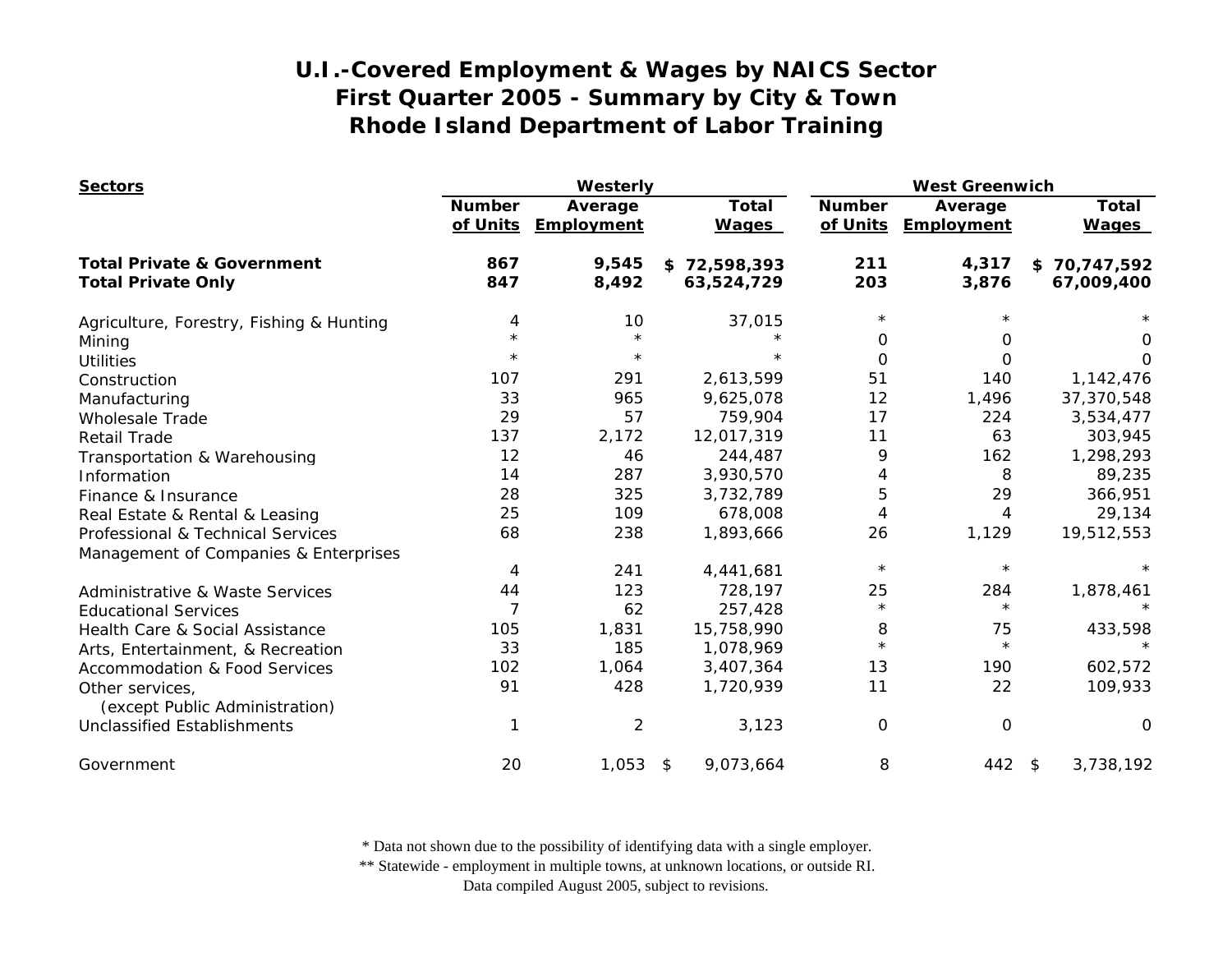| <b>Sectors</b>                                                       | <b>West Warwick</b>       |                       |                              | Woonsocket                |                       |                              |
|----------------------------------------------------------------------|---------------------------|-----------------------|------------------------------|---------------------------|-----------------------|------------------------------|
|                                                                      | <b>Number</b><br>of Units | Average<br>Employment | <b>Total</b><br><b>Wages</b> | <b>Number</b><br>of Units | Average<br>Employment | <b>Total</b><br><b>Wages</b> |
| <b>Total Private &amp; Government</b>                                | 629                       | 9,560                 | \$82,288,607                 | 876                       | 15,111                | \$190,892,788                |
| <b>Total Private Only</b>                                            | 614                       | 8,427                 | 69,216,677                   | 857                       | 13,350                | 172,395,059                  |
| Agriculture, Forestry, Fishing & Hunting                             | 0                         | 0                     | 0                            | $\star$                   |                       |                              |
| Mining                                                               | $\star$                   | $\star$               |                              | 0                         | O                     | 0                            |
| <b>Utilities</b>                                                     | $\Omega$                  | $\Omega$              | 0                            | $\Omega$                  | $\Omega$              | O                            |
| Construction                                                         | 93                        | 317                   | 2,479,655                    | 82                        | 309                   | 2,308,444                    |
| Manufacturing                                                        | 39                        | 1,845                 | 17,652,721                   | 77                        | 1,357                 | 11,652,301                   |
| <b>Wholesale Trade</b>                                               | 40                        | 373                   | 5,488,142                    | 54                        | 376                   | 4, 141, 216                  |
| <b>Retail Trade</b>                                                  | 96                        | 1,247                 | 7,947,879                    | 132                       | 2,035                 | 14,668,945                   |
| Transportation & Warehousing                                         | 13                        | 313                   | 2,448,637                    | 17                        | 779                   | 5,708,039                    |
| Information                                                          | 4                         | 859                   | 9,288,576                    | 9                         | 59                    | 691,574                      |
| Finance & Insurance                                                  | 32                        | 1,026                 | 11,650,841                   | 29                        | 281                   | 2,968,917                    |
| Real Estate & Rental & Leasing                                       | 20                        | 72                    | 457,862                      | 32                        | 103                   | 640,508                      |
| Professional & Technical Services                                    | 38                        | 84                    | 617,112                      | 56                        | 420                   | 6,100,272                    |
| Management of Companies & Enterprises                                |                           |                       |                              |                           |                       |                              |
|                                                                      | $\star$                   | $\star$               | $\star$                      | 6                         | 1,652                 | 85,233,880                   |
| Administrative & Waste Services                                      | 29                        | 165                   | 877,329                      | 32                        | 532                   | 3,691,236                    |
| <b>Educational Services</b>                                          | 9                         | 54                    | 151,935                      | 16                        | 387                   | 3,447,033                    |
| Health Care & Social Assistance                                      | 44                        | 805                   | 5,631,001                    | 103                       | 3,269                 | 25,409,662                   |
| Arts, Entertainment, & Recreation                                    | 8                         | 49                    | 258,261                      | 10                        | 64                    | 342,961                      |
| <b>Accommodation &amp; Food Services</b>                             | 65                        | 874                   | 2,588,447                    | 99                        | 1,159                 | 3,204,459                    |
| Other services,                                                      | 82                        | 341                   | 1,588,304                    | 99                        | 565                   | 2,166,512                    |
| (except Public Administration)<br><b>Unclassified Establishments</b> | 0                         | $\overline{O}$        | 0                            | 3                         | $\overline{2}$        | 18,100                       |
|                                                                      |                           |                       |                              |                           |                       |                              |
| Government                                                           | 15                        | 1,134                 | 13,071,930<br>\$             | 19                        | $1,760$ \$            | 18,497,729                   |

\* Data not shown due to the possibility of identifying data with a single employer.

\*\* Statewide - employment in multiple towns, at unknown locations, or outside RI.